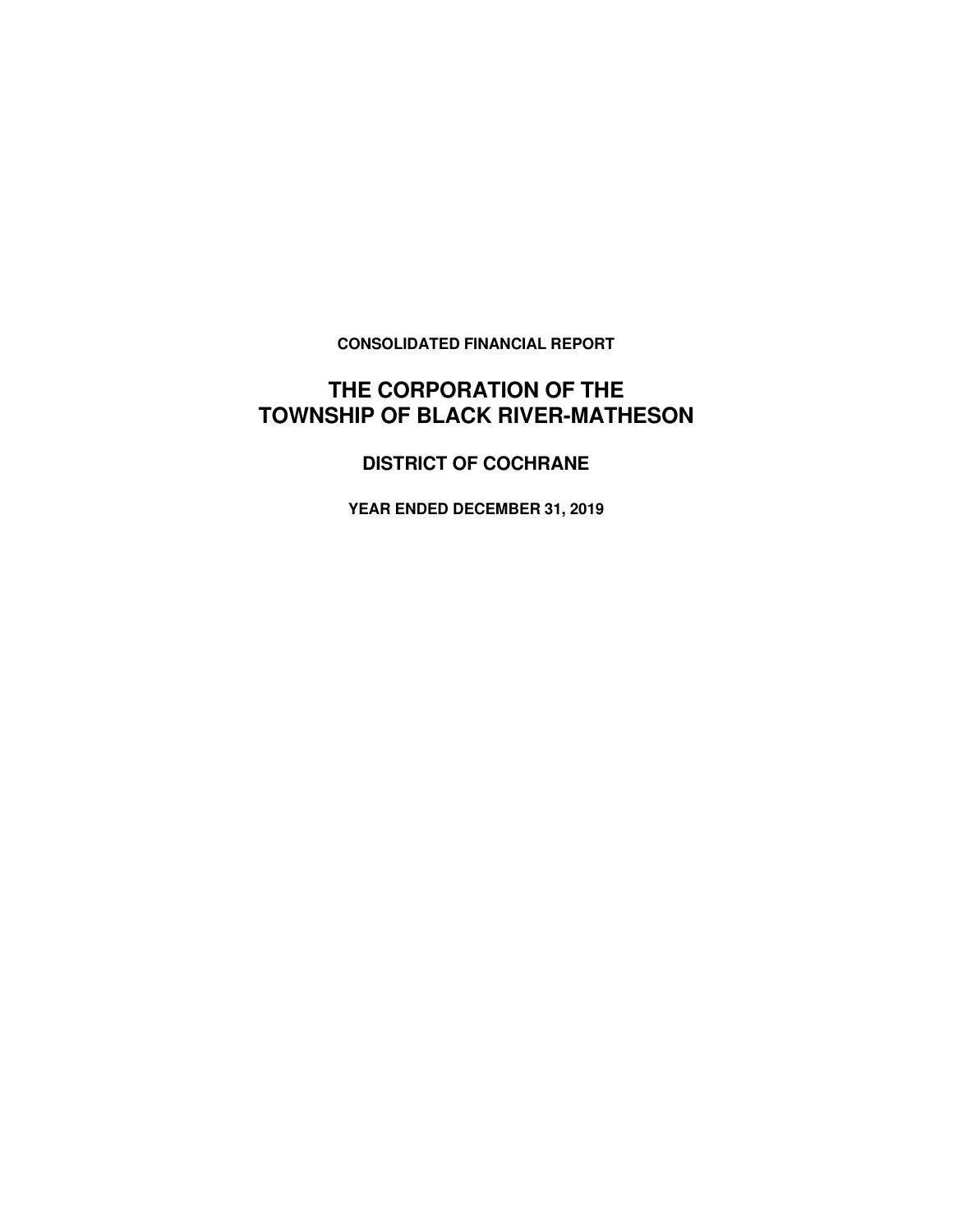# **INDEX**

# **THE CORPORATION OF THE TOWNSHIP OF BLACK RIVER-MATHESON**

# **Page Number**

| Management's Responsibility for the Financial Statements |          |
|----------------------------------------------------------|----------|
| <b>Auditors' Report</b>                                  | $2 - 3$  |
| <b>Consolidated Statement of Financial Position</b>      | 4        |
| <b>Consolidated Statement of Operations</b>              | 5        |
| Consolidated Statement of Change in Net Financial Assets | 6        |
| <b>Consolidated Statement of Cash Flows</b>              | 7        |
| Notes to the Consolidated Financial Statements           | $8 - 24$ |
| <b>Trust Funds</b>                                       |          |
| - Notice to Reader                                       | 25       |
| - Statement of Continuity and Financial Position         | 26       |
| - Notes to the Financial Statements                      | 26       |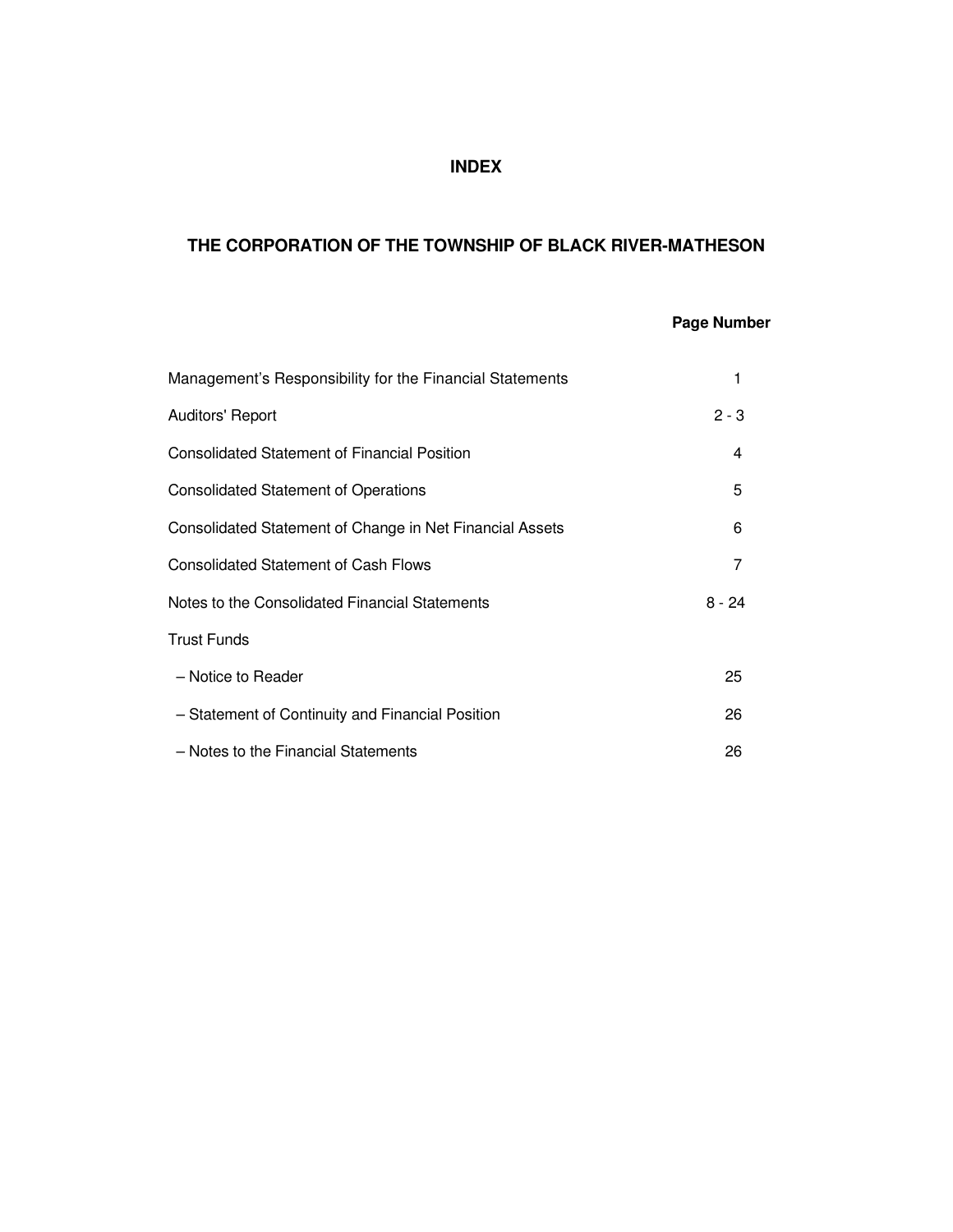#### **MANAGEMENT'S RESPONSIBILITY FOR THE FINANCIAL STATEMENTS**

The accompanying financial statements of the Corporation of the Township of Black River-Matheson are the responsibility of the Corporation of the Township of Black River-Matheson's management and have been prepared in compliance with legislation, and in accordance with generally accepted accounting principles for local governments established by the Public Sector Accounting Board of the Chartered Professional Accountants of Canada. A summary of the significant accounting policies are described in Note 1 to the financial statements. The preparation of financial statements necessarily involves the use of estimates based on management's judgment, particularly when transactions affecting the current accounting period cannot be finalized with certainty until future periods.

The Corporation of the Township of Black River-Matheson's management maintains a system of internal controls designed to provide reasonable assurance that assets are safeguarded, transactions are properly authorized and recorded in compliance with legislative and regulatory requirements, and reliable financial information is available on a timely basis for preparation of the financial statements. These systems are monitored and evaluated by Management.

Council meets with Management and the external auditors to review the financial statements and discuss any significant financial reporting or internal control matters prior to their approval of the financial statements.

The financial statements have been audited by Kemp Elliott & Blair LLP, independent external auditors appointed by the Corporation of the Township of Black River-Matheson. The accompanying Independent Auditor's Report outlines their responsibilities, the scope of their examination and their opinion on the Corporation of the Township of Black River-Matheson's financial statements.

CASSANDRA CHILD

Clerk-Treasurer Cassandra Child

 $\overline{a}$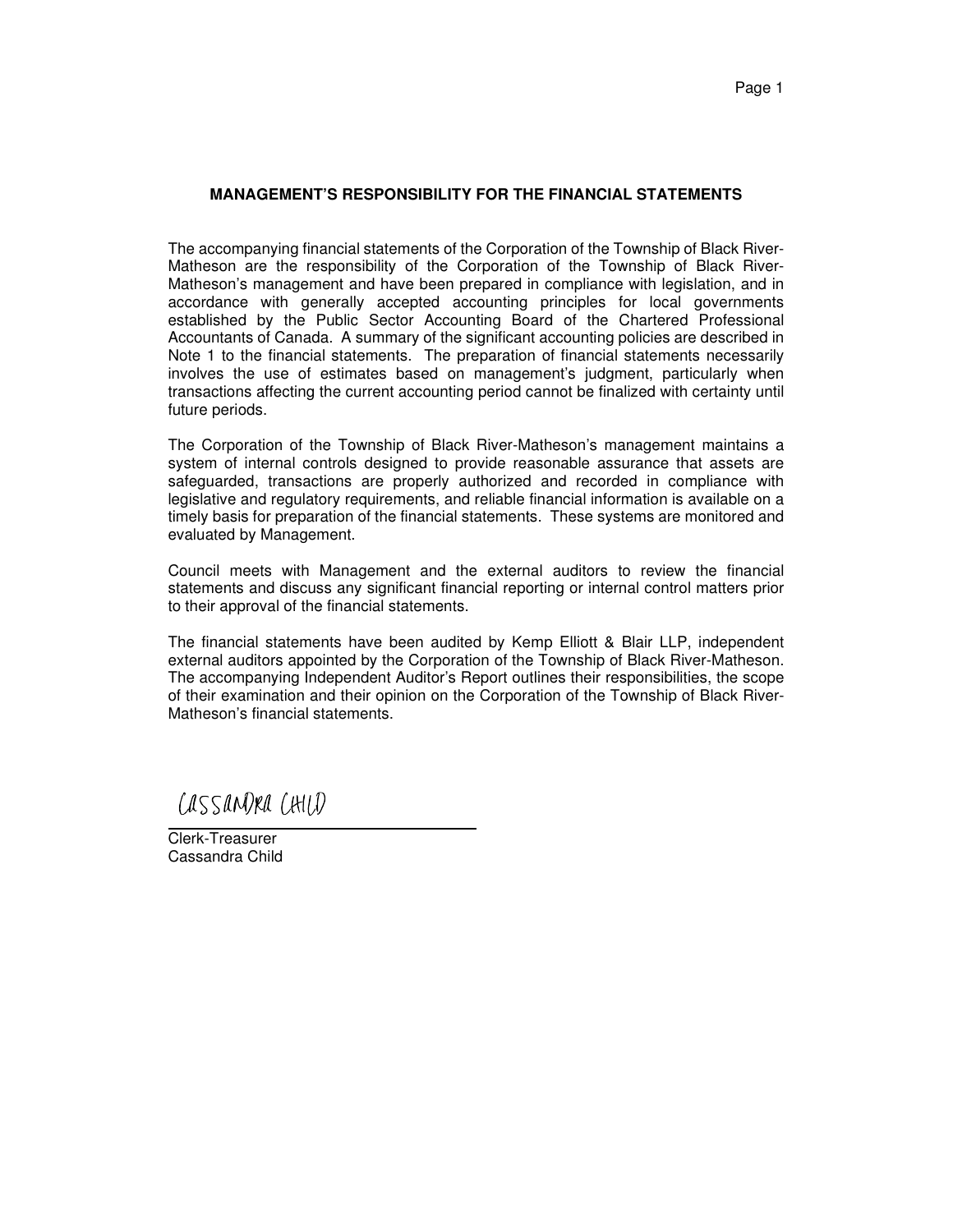Kemp Elliott & Blair

TERRY L. ELLIOTT, CPA, CA DANIELLE GIRARD, CPA, CA LOUISE LABONTE, MBA, CPA, CA

TERRY L. ELLIOTT, CPA, CA<br>STEVEN M. ACLAND, CPA, CA **CHARTERED PROFESSIONAL ACCOUNTANTS** Page 2 8 ARMSTRONG ST., P.O. BOX 1468 NEW LISKEARD, ON P0J 1P0

TEL. 705-647-8174 FAX 705-647-7644 **FMAIL** admin@kebnl.ca

### **INDEPENDENT AUDITORS' REPORT**

To the Members of Council, Inhabitants and Ratepayers of the Corporation of the Township of Black River-Matheson:

#### **Opinion**

We have audited the consolidated financial statements of the Corporation of the Township of Black River-Matheson, which comprise the consolidated statement of financial position as at December 31, 2019, and the consolidated statements of operations, change in net financial assets and cash flows for the year then ended, and notes to the financial statements, including a summary of significant accounting policies.

In our opinion, the accompanying consolidated financial statements present fairly, in all material respects, the financial position of the Corporation of the Township of Black River-Matheson as at December 31, 2019, and the results of its operations, change in net financial assets and cash flows for the year then ended in accordance with Canadian public sector accounting standards.

#### **Basis for Opinion**

We conducted our audit in accordance with Canadian generally accepted auditing standards. Our responsibilities under those standards are further described in the Auditors' Responsibilities for the Audit of the Consolidated Financial Statements section of our report. We are independent of the Corporation of the Township of Black River-Matheson in accordance with the ethical requirements that are relevant to our audit of the financial statements in Canada, and we have fulfilled our other ethical responsibilities in accordance with these requirements. We believe that the audit evidence we have obtained is sufficient and appropriate to provide a basis for our opinion.

### **Responsibilities of Management and Those Charged with Governance for the Consolidated Financial Statements**

Management is responsible for the preparation and fair presentation of the consolidated financial statements in accordance with Canadian public sector accounting standards, and for such internal control as management determines is necessary to enable the preparation of financial statements that are free from material misstatement, whether due to fraud or error.

In preparing the consolidated financial statements, management is responsible for assessing the Corporation of the Township of Black River-Matheson's ability to continue as a going concern, disclosing, as applicable, matters related to going concern and using the going concern basis of accounting unless management either intends to liquidate the Corporation of the Township of Black River-Matheson or to cease operations, or has no realistic alternative but to do so.

Those charged with governance are responsible for overseeing the Corporation of the Township of Black River-Matheson's financial reporting process.

### **Auditors' Responsibilities for the Audit of the Consolidated Financial Statements**

Our objectives are to obtain reasonable assurance about whether the financial statements as a whole are free from material misstatement, whether due to fraud or error, and to issue an auditors' report that includes our opinion. Reasonable assurance is a high level of assurance, but is not a guarantee that an audit conducted in accordance with Canadian generally accepted auditing standards will always detect a material misstatement when it exists. Misstatements can arise from fraud or error and are considered material if, individually or in the aggregate, they could reasonably be expected to influence the economic decisions of users taken on the basis of these financial statements. As part of an audit in accordance with Canadian generally accepted auditing standards, we exercise professional judgment and maintain professional skepticism throughout the audit. We also: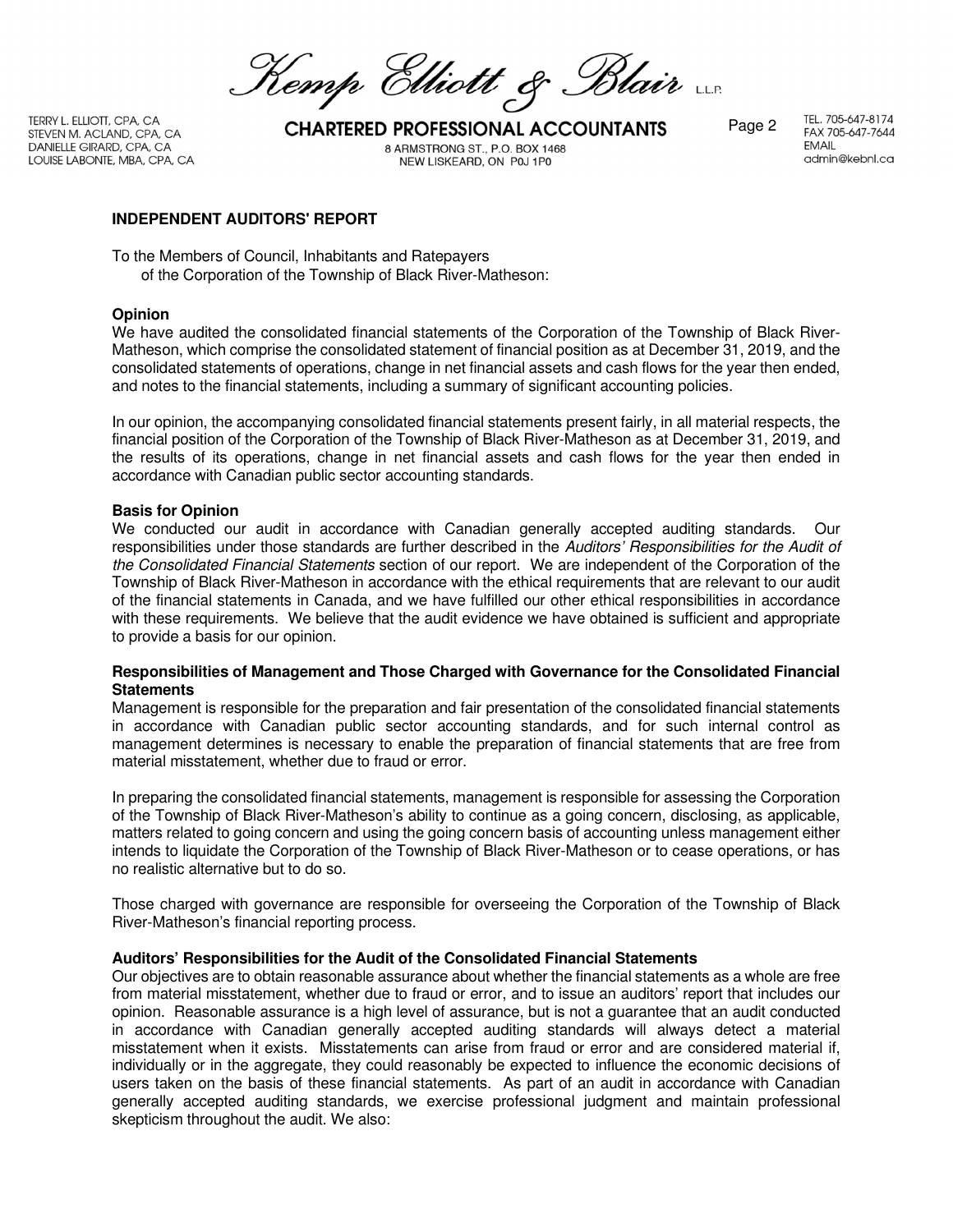Kemp Elliott & Blair LLP.

Page 3

- Identify and assess the risks of material misstatement of the financial statements, whether due to fraud or error, design and perform audit procedures responsive to those risks, and obtain audit evidence that is sufficient and appropriate to provide a basis for our opinion. The risk of not detecting a material misstatement resulting from fraud is higher than for one resulting from error, as fraud may involve collusion, forgery, intentional omissions, misrepresentations, or the override of internal control.
- Obtain an understanding of internal control relevant to the audit in order to design audit procedures that are appropriate in the circumstances, but not for the purpose of expressing an opinion on the effectiveness of the Corporation of the Township of Black River-Matheson's internal control.
- Evaluate the appropriateness of accounting policies used and the reasonableness of accounting estimates and related disclosures made by management.
- Conclude on the appropriateness of management's use of the going concern basis of accounting and, based on the audit evidence obtained, whether a material uncertainty exists related to events or conditions that may cast significant doubt on the Corporation of the Township of Black River-Matheson's ability to continue as a going concern. If we conclude that a material uncertainty exists, we are required to draw attention in our auditors' report to the related disclosures in the financial statements or, if such disclosures are inadequate, to modify our opinion. Our conclusions are based on the audit evidence obtained up to the date of our auditors' report. However, future events or conditions may cause the Corporation of the Township of Black River-Matheson to cease to continue as a going concern.
- Evaluate the overall presentation, structure and content of the financial statements, including the disclosures, and whether the financial statements represent the underlying transactions and events in a manner that achieves fair presentation.

We communicate with those charged with governance regarding, among other matters, the planned scope and timing of the audit and significant audit findings, including any significant deficiencies in internal control that we identify during our audit.

Kemp Elliott & Blair LLP

Licensed Public Accountants New Liskeard, Ontario

Kemp Elliott & Blair UP

December 8, 2020 Chartered Professional Accountants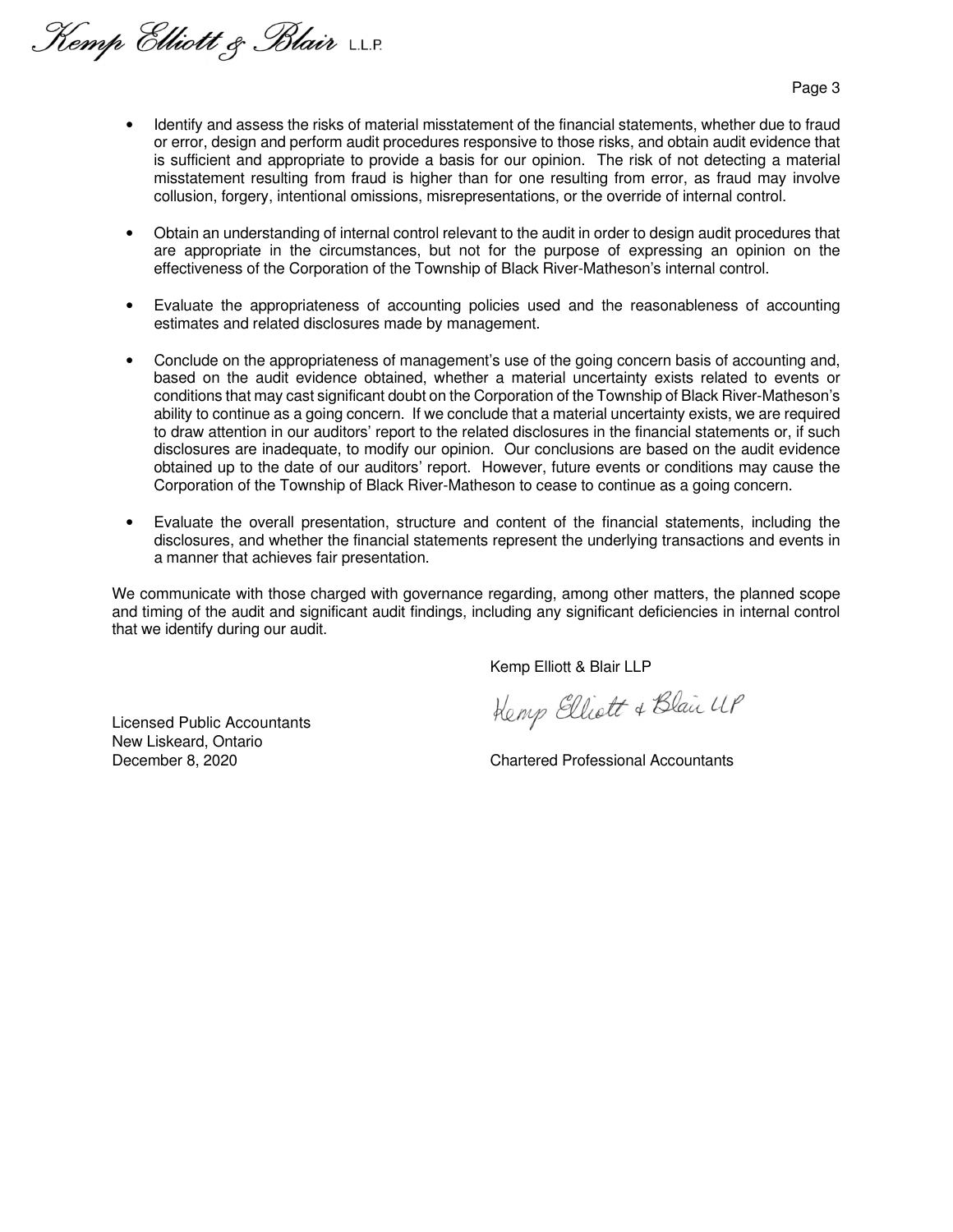## **CONSOLIDATED STATEMENT OF FINANCIAL POSITION**

# **AS AT DECEMBER 31, 2019**

| <b>FINANCIAL ASSETS</b>                              | 2019             |                   | 2018       |
|------------------------------------------------------|------------------|-------------------|------------|
| Cash                                                 | \$<br>782,735    | $\boldsymbol{\$}$ | 1,490,752  |
| Short-term investments - note 5                      | 7,018,323        |                   | 6,911,502  |
| Taxes receivable                                     | 345,767          |                   | 324,589    |
| Accounts receivable                                  | 758,010          |                   | 676,812    |
| Long-term receivable - tile drainage - note 9        | 27,505           |                   | 30,127     |
|                                                      | 8,932,340        |                   | 9,433,782  |
| <b>LIABILITIES</b>                                   |                  |                   |            |
| Accounts payable and accrued liabilities             | 1,147,243        |                   | 791,135    |
| Employee sick leave payable - note 14                | 20.493           |                   | 34,959     |
| Landfill closure and post-closure liability - note 6 | 135,500          |                   | 127,000    |
| Deferred revenue - other - note 7                    | 162,312          |                   | 34,663     |
| Deferred revenue - obligatory reserve fund - note 8  | 473,023          |                   | 161,330    |
| Municipal debt - tile drainage - note 9              | 27,505           |                   | 30,127     |
| Municipal debt - other - note 10                     | 69,284           |                   | 86,598     |
|                                                      | 2,035,360        |                   | 1,265,812  |
| <b>NET FINANCIAL ASSETS</b>                          | 6,896,980        |                   | 8,167,970  |
| <b>NON-FINANCIAL ASSETS</b>                          |                  |                   |            |
| Tangible capital assets - note 16                    | 14,497,612       |                   | 13,598,443 |
| Inventories of supplies                              | 390,220          |                   | 339,069    |
|                                                      | 14,887,832       |                   | 13,937,512 |
| <b>ACCUMULATED SURPLUS - note 12</b>                 | \$<br>21,784,812 | \$                | 22,105,482 |

Contingent liabilities and commitments – note 14

The accompanying notes form an integral part of these consolidated financial statements.

On behalf of Council:

Juen Zaderanto

CASSANDRA CHILD

Clerk-treasurer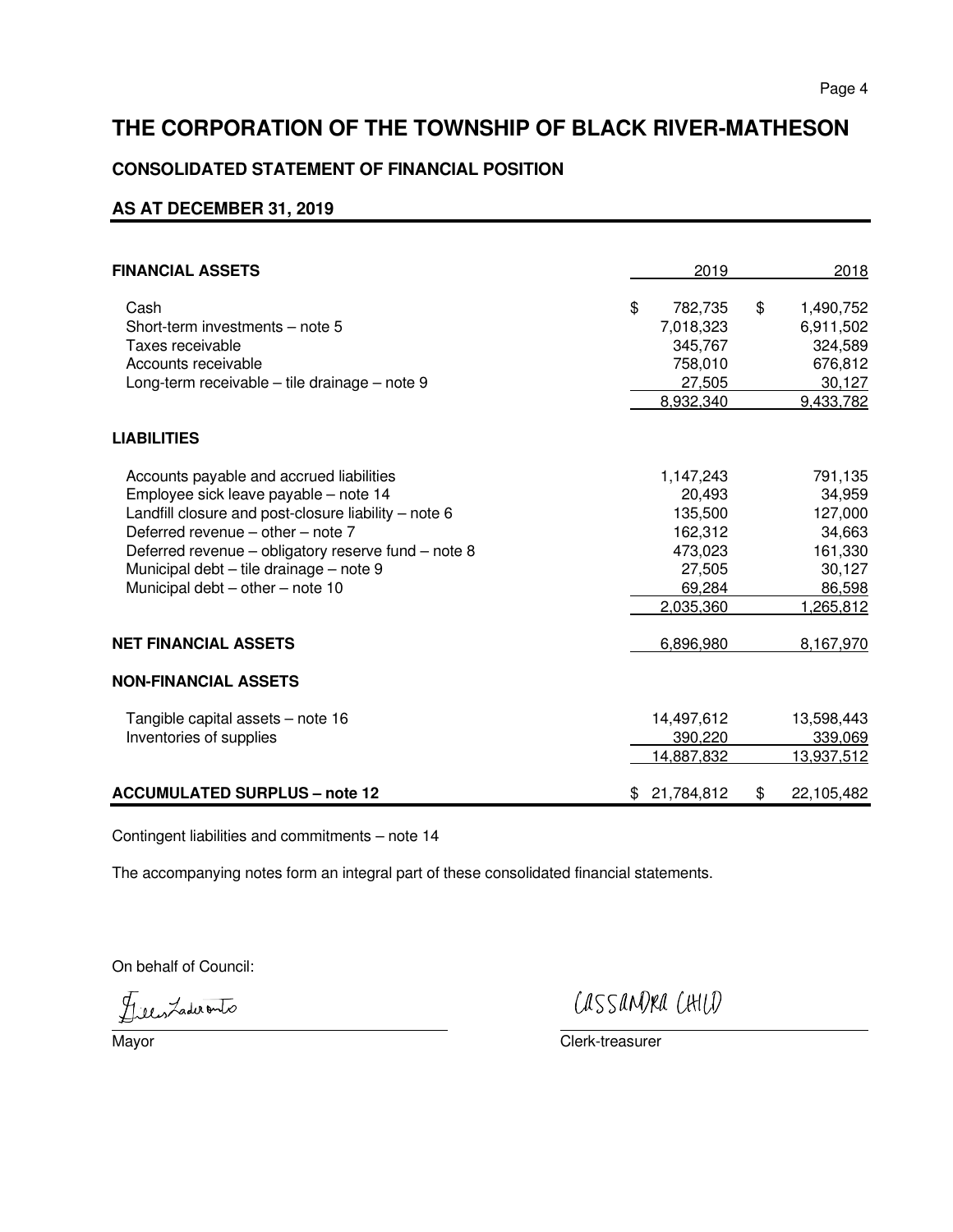# **CONSOLIDATED STATEMENT OF OPERATIONS**

## **FOR THE YEAR ENDED DECEMBER 31, 2019**

|                                                    | 2019             | 2019             | 2018            |
|----------------------------------------------------|------------------|------------------|-----------------|
|                                                    | <b>Budget</b>    | Actual           | Actual          |
| <b>REVENUES</b>                                    | (Note 11)        |                  |                 |
| Operating revenues                                 |                  |                  |                 |
| Municipal taxation                                 | \$<br>3,903,717  | \$<br>3,932,804  | \$<br>3,753,157 |
| Water, sewer and garbage charges                   | 1,009,049        | 1,011,244        | 1,014,986       |
| User charges                                       | 243,427          | 210,381          | 296,588         |
| Provincial grants                                  | 1,570,095        | 1,963,504        | 1,545,897       |
| Federal grants                                     | 69,800           | 34,143           | 1,675           |
| Investment income                                  | 116,000          | 150,924          | 156,728         |
| Penalties and interest on taxes                    | 52,000           | 58,222           | 58,722          |
| Provincial Offences Act revenues                   | 20,000           | 37,817           | 24,735          |
| Gain (loss) on disposal of tangible capital assets |                  | 24,254           | (68, 802)       |
| Other                                              | 36,940           | 89,247           | 27,294          |
|                                                    | 7,021,028        | 7,512,540        | 6,810,980       |
| Capital revenues                                   |                  |                  |                 |
| Provincial grants                                  | 94,676           | 24,306           | 51,808          |
| Federal grants                                     | 515,761          | 200,310          | 435,288         |
| Other                                              |                  |                  | 8,040           |
|                                                    | 610,437          | 224,616          | 495,136         |
| Total revenues                                     | 7,631,465        | 7,737,156        | 7,306,116       |
|                                                    |                  |                  |                 |
| <b>EXPENDITURES</b>                                |                  |                  |                 |
| General government                                 | 1,347,363        | 1,461,703        | 1,039,240       |
| Protection to persons and property                 | 1,066,693        | 986,950          | 911,403         |
| <b>Transportation services</b>                     | 2,820,884        | 2,732,995        | 2,518,856       |
| <b>Environmental services</b>                      | 1,356,511        | 1,176,943        | 1,133,930       |
| <b>Health services</b>                             | 444,246          | 387,567          | 340,951         |
| Social and family services                         | 539,224          | 530,281          | 453,416         |
| Recreation and cultural services                   | 627,739          | 563,744          | 555,920         |
| Planning and development                           | 283,915          | 217,643          | 180,818         |
| Total expenditures                                 | 8,486,575        | 8,057,826        | 7,134,534       |
| <b>ANNUAL SURPLUS (DEFICIT)</b>                    | (855, 110)       | (320, 670)       | 171,582         |
|                                                    |                  |                  |                 |
| <b>ACCUMULATED SURPLUS, BEGINNING OF YEAR</b>      | 22,105,482       | 22,105,482       | 21,933,900      |
| <b>ACCUMULATED SURPLUS, END OF YEAR - note 12</b>  | \$<br>21,250,372 | \$<br>21,784,812 | \$22,105,482    |

The accompanying notes form an integral part of these consolidated financial statements.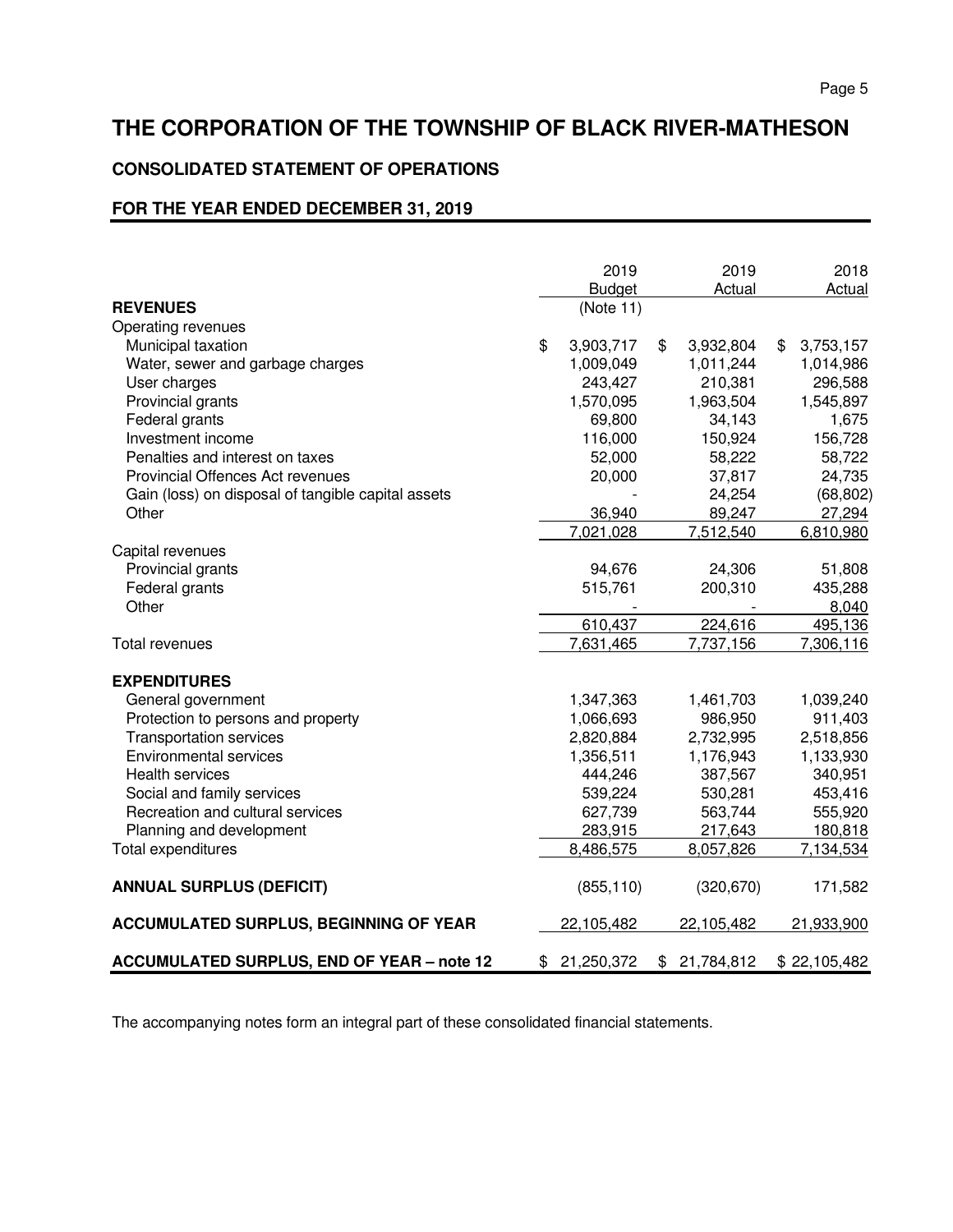# **CONSOLIDATED STATEMENT OF CHANGE IN NET FINANCIAL ASSETS**

## **FOR THE YEAR ENDED DECEMBER 31, 2019**

|                                                                                                                                                                                                                                                                               | 2019<br><b>Budget</b><br>(Note 11) | 2019<br>Actual                                            | 2018<br>Actual                                            |
|-------------------------------------------------------------------------------------------------------------------------------------------------------------------------------------------------------------------------------------------------------------------------------|------------------------------------|-----------------------------------------------------------|-----------------------------------------------------------|
| <b>ANNUAL SURPLUS (DEFICIT)</b>                                                                                                                                                                                                                                               | \$<br>(855, 110)                   | \$<br>(320, 670)                                          | \$<br>171,582                                             |
| Acquisition of tangible capital assets<br>Amortization of tangible capital assets<br>Proceeds for sale of tangible capital assets<br>Loss (gain) on disposal of tangible capital assets<br>Costs to dispose tangible capital assets<br>Acquisition of inventories of supplies | (2,712,500)<br>640,000<br>25,000   | (1,582,271)<br>682,606<br>24,750<br>(24, 254)<br>(51,151) | (851, 961)<br>639,780<br>68,802<br>(30, 528)<br>(189,049) |
| Decrease in net financial assets                                                                                                                                                                                                                                              | (2,902,610)                        | (1,270,990)                                               | (191, 374)                                                |
| Net financial assets, beginning of year                                                                                                                                                                                                                                       | 8,167,970                          | 8,167,970                                                 | 8,359,344                                                 |
| NET FINANCIAL ASSETS, END OF YEAR                                                                                                                                                                                                                                             | \$<br>5,265,360                    | \$<br>6,896,980                                           | \$8,167,970                                               |

The accompanying notes form an integral part of these consolidated financial statements.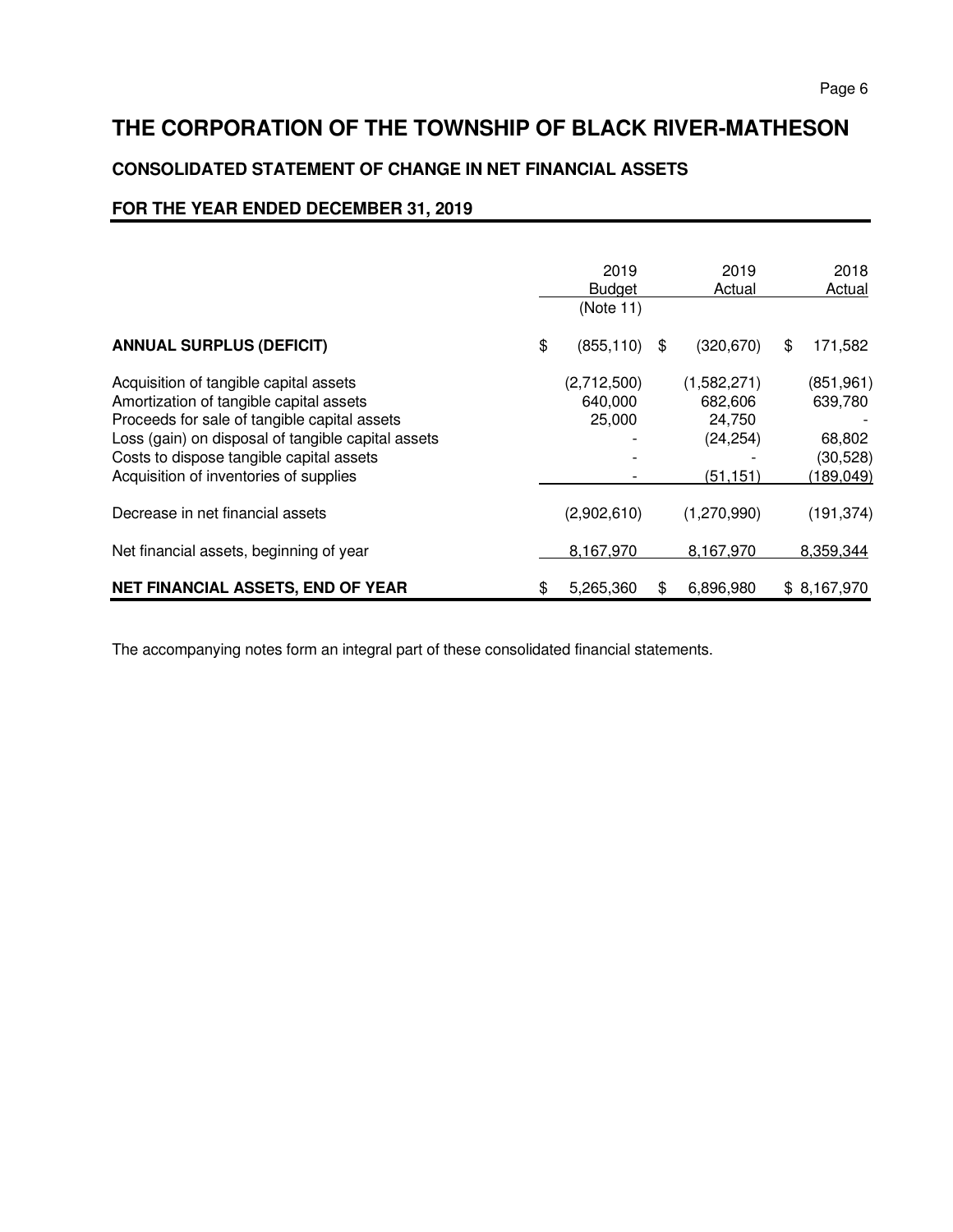# **CONSOLIDATED STATEMENT OF CASH FLOWS**

## **FOR THE YEAR ENDED DECEMBER 31, 2019**

| <b>OPERATIONS</b>                                             | 2019<br>\$    | 2018<br>\$  |
|---------------------------------------------------------------|---------------|-------------|
| Annual surplus (deficit)                                      | (320, 670)    | 171,582     |
| Charges not affecting cash -                                  |               |             |
| Amortization of tangible capital assets                       | 682,606       | 639,780     |
| Loss (gain) on disposal of tangible capital assets            | (24, 254)     | 68,802      |
|                                                               | 337.682       | 880,164     |
| Other sources (uses) of cash -                                |               |             |
| Change in taxes receivable                                    | (21, 178)     | 8,257       |
| Change in accounts receivable                                 | (81, 198)     | (268, 500)  |
| Change in accounts payable and accrued liabilities            | 356,108       | 327,568     |
| Change in employee sick leave payable                         | (14, 466)     | (16,989)    |
| Change in accrued landfill closure and post-closure liability | 8,500         | 2,000       |
| Change in deferred revenue - other                            | 127,649       | 20,766      |
| Change in deferred revenue - obligatory reserve funds         | 311,693       | 10,093      |
| Change in inventories of supplies                             | (51, 151)     | (189, 049)  |
|                                                               | 635,957       | (105, 854)  |
| Total cash provided by operations                             | 973,639       | 774,310     |
|                                                               |               |             |
| <b>CAPITAL TRANSACTIONS</b>                                   |               |             |
| Acquisition of tangible capital assets                        | (1,582,271)   | (851, 961)  |
| Proceeds from sale of tangible capital assets                 | 24,750        |             |
| Costs to dispose tangible capital assets                      |               | (30, 528)   |
| Total cash used for capital transactions                      | (1,557,521)   | (882, 489)  |
| <b>INVESTING TRANSACTIONS</b>                                 |               |             |
| Acquisition of short-term investments                         | (106, 821)    | (104, 973)  |
| <b>FINANCING TRANSACTIONS</b>                                 |               |             |
| Municipal debt proceeds                                       |               | 90,853      |
| Municipal debt repayments                                     | (17, 314)     | (4,255)     |
| Total cash provided by (used for) financing transactions      | (17, 314)     | 86,598      |
| <b>DECREASE IN CASH</b>                                       | (708, 017)    | (126, 554)  |
| Cash, beginning of year                                       | 1,490,752     | 1,617,306   |
| <b>CASH, END OF YEAR</b>                                      | \$<br>782,735 | \$1,490,752 |
| <b>REPRESENTED BY</b><br>Cash                                 | \$<br>782.735 | \$1,490,752 |

The accompanying notes form an integral part of these consolidated financial statements.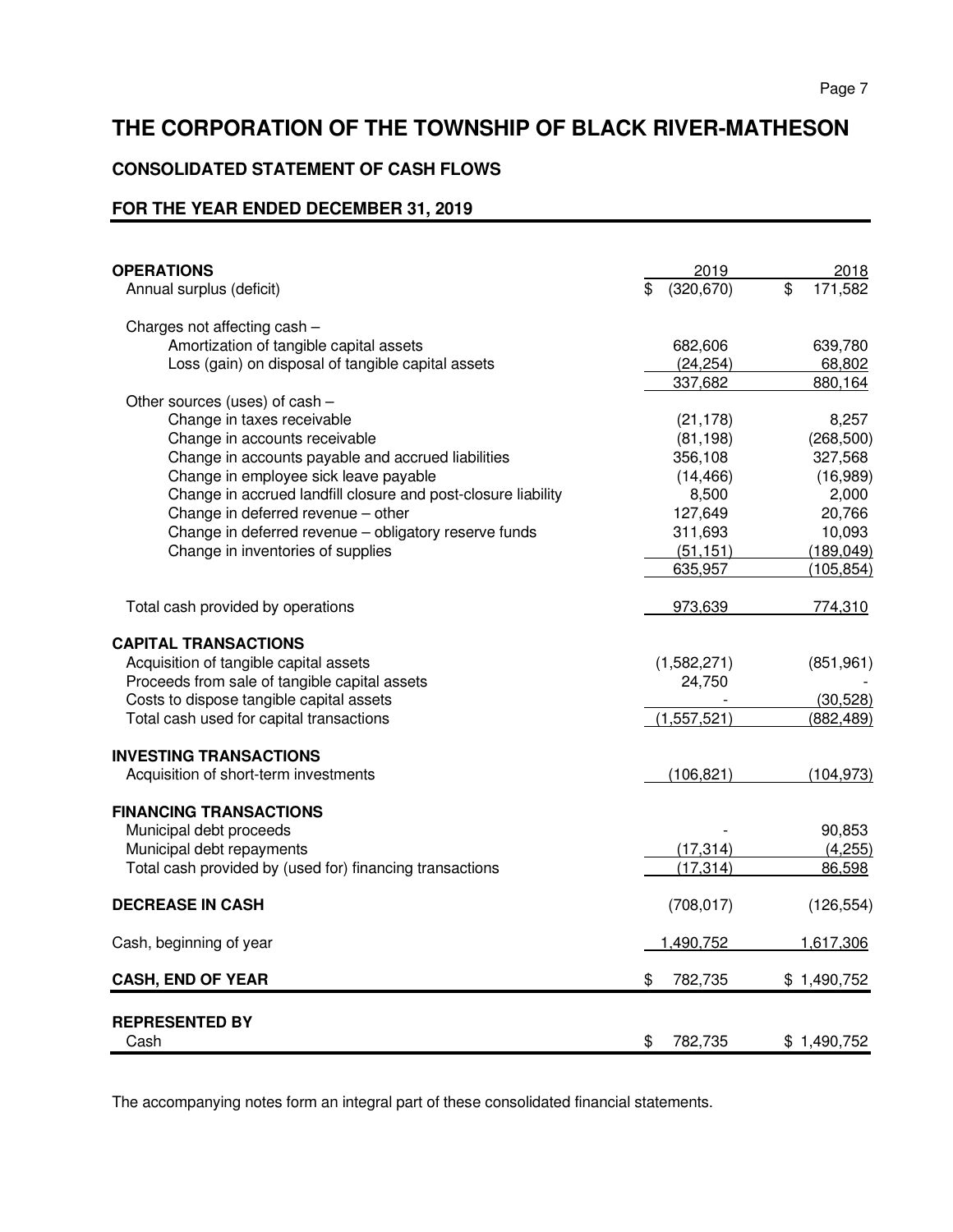## **NOTES TO THE CONSOLIDATED FINANCIAL STATEMENTS**

## **FOR THE YEAR ENDED DECEMBER 31, 2019**

 The Corporation of the Township of Black River-Matheson is a township in the Province of Ontario, Canada. It conducts its operations guided by the provisions of provincial statutes such as the Municipal Act 2001, Provincial Offences Act and other related legislation.

#### 1. **Accounting policies**

The consolidated financial statements of the Corporation of the Township of Black River-Matheson are the representation of management and council and are prepared in accordance with generally accepted accounting principles for local government as recommended by the Public Sector Accounting Board (PSAB) of the Chartered Professional Accountants of Canada as prescribed for Ontario municipalities by the Ministry of Municipal Affairs and Housing.

#### **Use of estimates**

Management has made estimates and assumptions that affect the amounts reported in preparing these consolidated financial statements. Significant areas requiring the use of management estimates relate to the determination of tangible capital assets historical cost, estimated useful life and related amortization and landfill post-closure liability.

#### **Basis of consolidation**

The consolidated financial statements reflect financial assets, liabilities, operating revenues and expenditures, reserves and changes in investment in tangible capital assets of the Township and include the activities of all committees of Council and the following boards, municipal enterprises and utilities which are under the control of Council:

The Corporation of the Township of Black River-Matheson Library Board The Corporation of the Township of Black River-Matheson Museum Committee

Separate schedules for these boards have also been prepared. All interfund assets and liabilities and sources of financing and expenditures have been eliminated.

#### **Non-consolidated entities**

The following local boards, joint local boards, municipal enterprises and utilities are not consolidated:

#### Porcupine Health Unit

Cochrane District Social Services Administration Board

Although these are joint local boards they run autonomously to provide those services mandated by the Province. The Township has no control over these programs or their financing. These joint local boards are not proportionately consolidated. The yearly requisitions of these boards are expensed by the Township in its statements.

#### **Accounting for school board transactions**

The taxation, other revenues, expenditures, assets and liabilities with respect to the operations of the school boards are not reflected in these statements.

### **Inventories of supplies**

Inventories of supplies held for consumption are recorded at the lower of cost or replacement cost.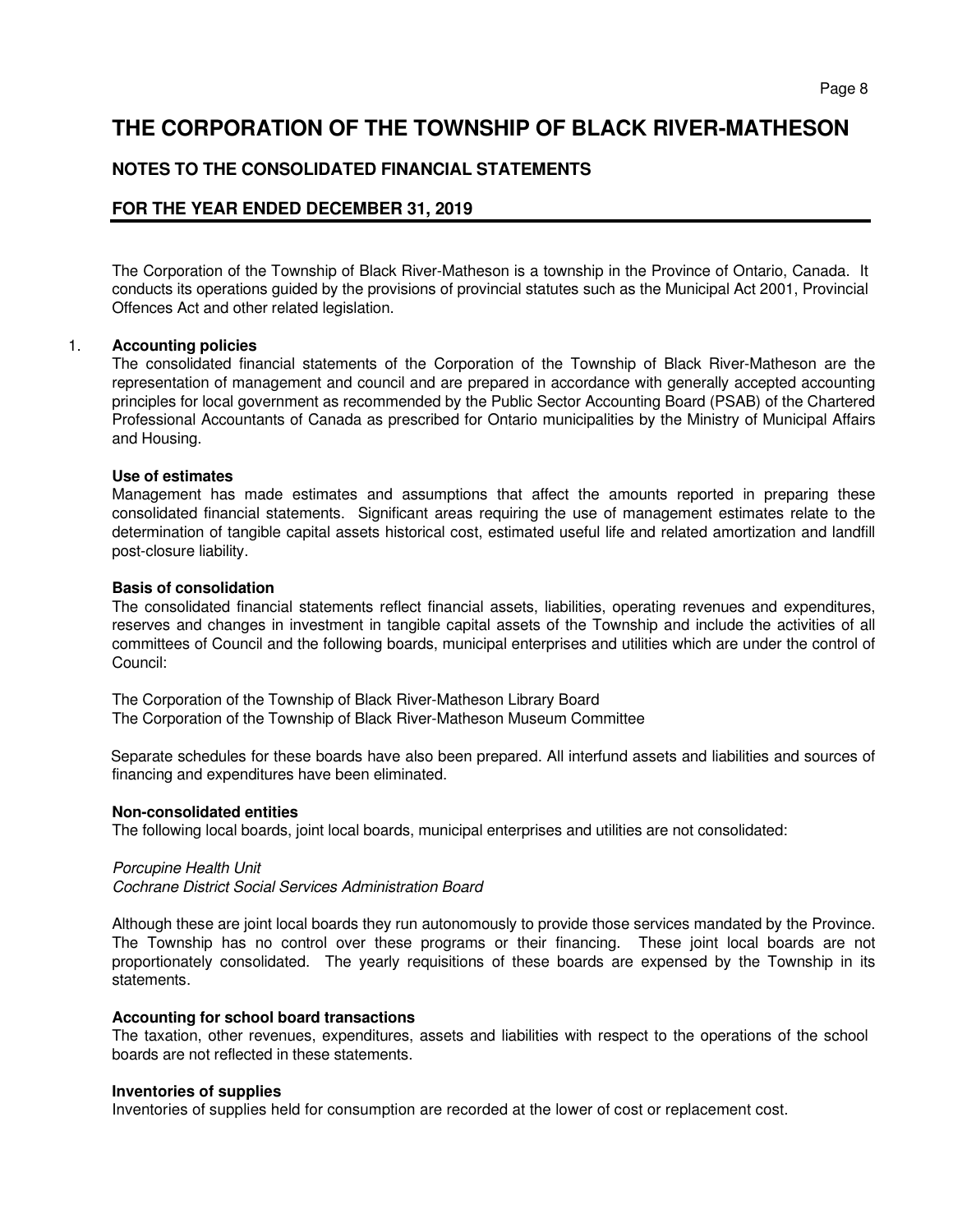## **NOTES TO THE CONSOLIDATED FINANCIAL STATEMENTS**

## **FOR THE YEAR ENDED DECEMBER 31, 2019**

## 1. **Accounting policies – continued**

### **Trust funds**

Trust funds and their related operations administered by the Township are not consolidated, but are reported separately on the "Trust Funds Statement of Continuity and Financial Position".

### **Municipal drains**

Municipal drain construction and maintenance expenses are recorded as incurred. Financing is reflected at the same time. Generally, costs will be covered by the province or landowners with the Township only responsible for costs allocated to Township roads.

#### **Short-term investments**

Short-term investments are recorded at cost. Investment income earned on surplus funds is reported as revenue in the period earned.

### **Tangible capital assets**

Tangible capital assets are recorded at cost, which includes all amounts that are directly attributable to acquisition, construction, development or betterment of the asset. The costs, less the residual values, of the tangible capital assets are amortized on a straight-line basis over their estimated useful lives as follows:

| 10 to 50 years |
|----------------|
| 25 to 50 years |
| 15 to 25 years |
| 5 to 50 years  |
| 40 to 50 years |
| 7 to 50 years  |
| 75 years       |
| 30 years       |
|                |

A full year of amortization is charged in the year of acquisition and no amortization is charged in the year of disposal. Assets under construction are not amortized until the asset is available for use.

The Township has no capitalization threshold for land and buildings, a capitalization threshold of \$10,000 for infrastructure systems and \$2,500 for all other assets. Individual assets of lesser value are expensed, unless they are pooled, because, collectively, they have significant value.

### **Deferred revenue – other**

The Township receives certain amounts pursuant to funding agreements that may only be used in the conduct of certain programs or in the delivery of specific services and transactions. These amounts are recorded as deferred revenue and are recognized as revenue in the fiscal year the eligibility criteria has been met except when stipulations are present and to the extent that the transfer give rise to an obligation that meets the definition of a liability.

### **Deferred revenue – obligatory reserve funds**

The Township receives Federal Gas Tax funding under the authority of the Federal legislation. These funds, by their nature, are restricted in their use and until applied to specific expenses, are recorded as deferred revenue. Amounts applied to qualifying expenses are recorded as revenue in the fiscal period they are expended.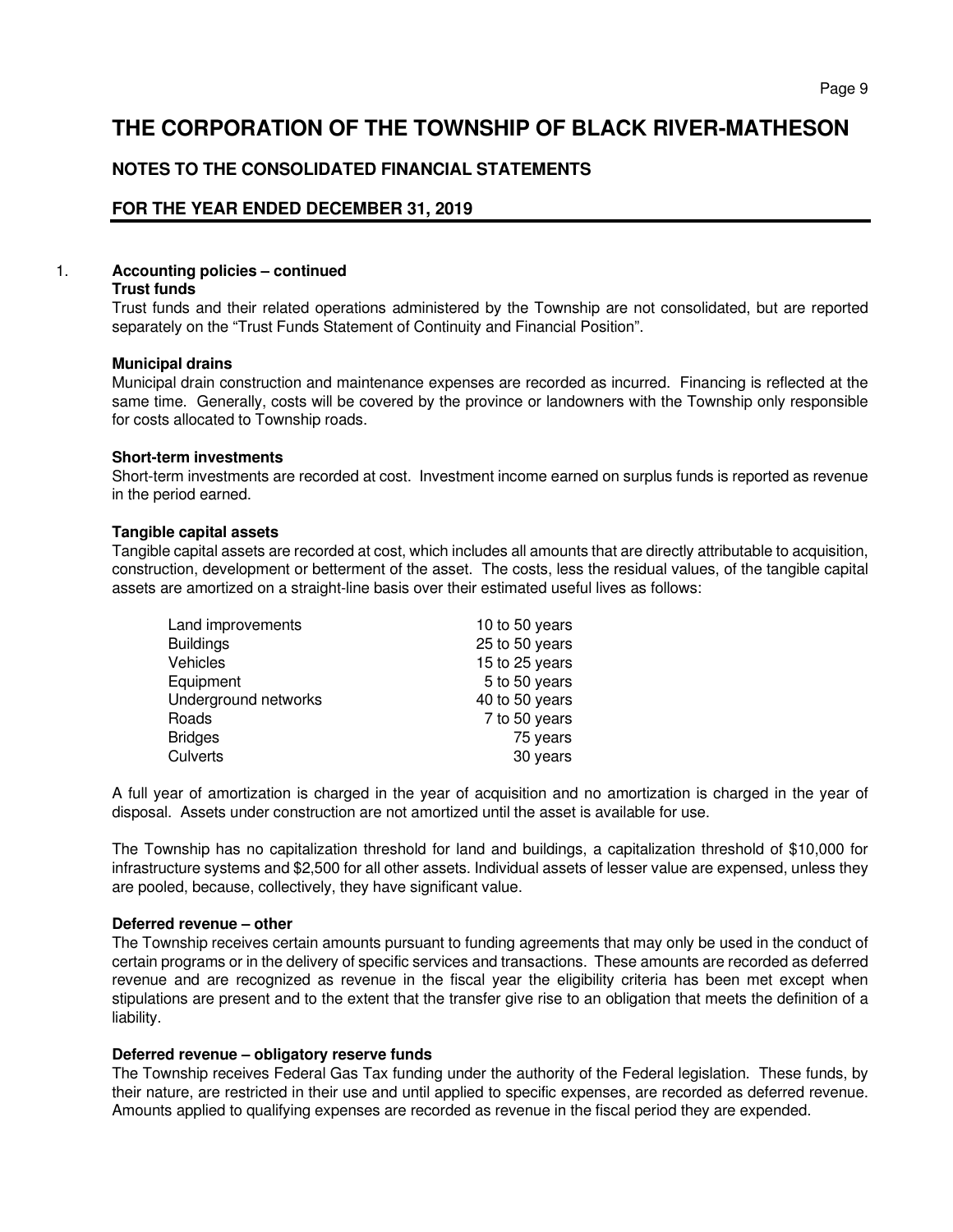## **NOTES TO THE CONSOLIDATED FINANCIAL STATEMENTS**

## **FOR THE YEAR ENDED DECEMBER 31, 2019**

### 1. **Accounting policies – continued Revenue recognition**

#### Government transfers (provincial and federal grants)

Government transfers are transfers from senior levels of government that are not the result of an exchange transaction and are not expected to be repaid in the future. Government transfers without eligibility criteria or stipulations are recognized as revenue when the transfer is authorized. A transfer with eligibility criteria is recognized as revenue when the transfer is authorized and all eligibility criteria have been met. A transfer with or without eligibility criteria but with stipulation is recognized as revenue in the period the transfer is authorized and all eligibility criteria have been met, except where and to the extent that the transfer gives rise to an obligation that meets the definition of a liability. Government transfers that meet the definition of a liability are recognized as revenue as the liability is extinguished.

#### Taxation and related revenues

Property tax billings are prepared by the Township based on assessment rolls issued by the Municipal Property Assessment Corporation ("MPAC"). Tax rates are established annually by Council, incorporating amounts to be raised for local services and amounts the Township is required to collect on behalf of the Province of Ontario in respect of education taxes. A normal part of the assessment process is the issue of supplementary assessment rolls, which provide updated information with respect to changes in property assessment. Once a supplementary assessment roll is received, the Township determines the taxes applicable and renders supplementary tax billings. Taxation revenues are recorded when they meet the definition of an asset, the tax is authorized and the taxable event has occurred. Assessments and the related property taxes are subject to appeal. Tax adjustments as a result of appeals are recorded when the results of the appeal process are known.

The Township is entitled to collect interest and penalties on overdue taxes. These revenues are recorded in the period the interest and penalties are levied.

#### Fees, service charges and other revenue

Fees, service charges and other revenue are recognized when earned.

### 2. **Operations of school boards**

Further to note 1, the taxation levied on behalf of and due to the school boards is:

|    |                                                                                                                                   | 2019        | 2018        |
|----|-----------------------------------------------------------------------------------------------------------------------------------|-------------|-------------|
|    |                                                                                                                                   | \$1,306,496 | \$1,295,257 |
| 3. | <b>Contributions to Joint Boards</b><br>Further to note 1, the following contributions were made by the Township to these boards: | 2019        | 2018        |
|    | Porcupine Health Unit                                                                                                             | 90.052      | 86,554      |
|    | Cochrane District Social Services Administration Board (CDSSAB)                                                                   | 801.360     | 681,317     |

#### 4. **Trust Funds**

Trust funds administered by the Township amounting to \$193,625 (2018 \$189,275) have not been included in the "Consolidated Statement of Financial Position" nor have their operations been included in the "Consolidated Statement of Operations". A separate set of financial statements is prepared for the trust funds.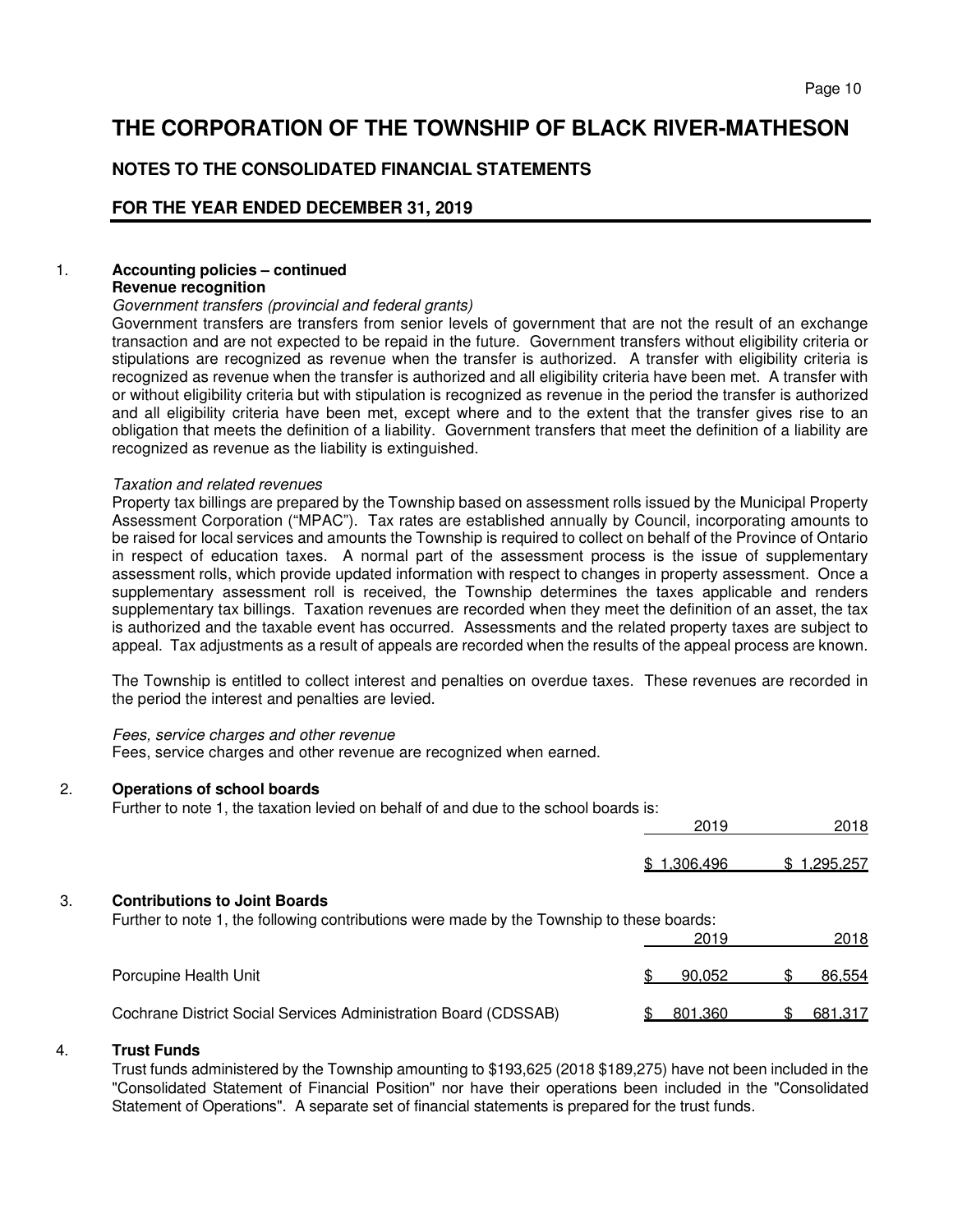## **NOTES TO THE CONSOLIDATED FINANCIAL STATEMENTS**

## **FOR THE YEAR ENDED DECEMBER 31, 2019**

| 5. | <b>Short-term investments</b>                                                                                                   | Market Value<br>2019                      | Cost<br>2019                          | Cost<br>2018                        |
|----|---------------------------------------------------------------------------------------------------------------------------------|-------------------------------------------|---------------------------------------|-------------------------------------|
|    | Investments held through The ONE Investment Program:<br>Bond portfolio<br>Universe Corporate Bond portfolio<br>Equity portfolio | \$<br>2,302,112<br>2,362,944<br>2,904,237 | \$2,353,319<br>2,357,367<br>2,307,637 | 2,301,481<br>2,302,384<br>2,307,637 |
|    |                                                                                                                                 | 7,569,293                                 | \$7,018,323                           | 6,911,502                           |

## 6. **Landfill closure and post-closure liability**

 The liability for closure and post-closure of the landfill sites has been recognized using the present value of the estimated closure and post-closure costs, based upon the usage of the sites' capacity.

 The discount factor used for all 5 sites is 4.2% net of inflation of 2.2%. Figures used for the calculation of the liability for closure and post-closure costs of each site is detailed below:

|                                      | Matheson | Val Gagne | <b>Butler Lake</b> | Ramore | Munroe  | Total   |
|--------------------------------------|----------|-----------|--------------------|--------|---------|---------|
| Total capacity $(m^3)$               | 126,000  | 40,000    | 5,000              | 15,000 | 26,000  | 212,000 |
| Landfilled area $(m3)$               | 43.716   | 16,529    | 2,088              | 14,951 | 4.438   | 81,722  |
| Remaining capacity (m <sup>3</sup> ) | 82.284   | 23.471    | 2.912              | 49     | 21,562  | 130,278 |
| Estimated life (yrs)                 | 73       | 40        | 86                 |        | 63      |         |
| Post-closure care (yrs)              | 2        | 5         | 5                  | 5      | 5       |         |
| Liability at Dec $31, 2019$ (\$)     | 21,900   | 19.100    | 6,300              | 82.700 | 5.500   | 135,500 |
| Closure costs (\$)                   | 235,600  | 50,000    | 50,000             | 50.000 | 70.000  | 455,600 |
| Post-closure costs (\$)              | 34.000   | 55,000    | 35,000             | 35,000 | 45.000  | 204,000 |
| Liability remaining to be            |          |           |                    |        |         |         |
| recognized (\$)                      | 247,700  | 85,900    | 78.700             | 2,300  | 109.500 | 524,100 |
|                                      |          |           |                    |        |         |         |

## 7. **Deferred revenue – other**

Deferred revenue – other consists of the following:

|                       | December 31<br>2018 | Funds<br>Received | Revenue<br>Earned | December 31<br>2019 |
|-----------------------|---------------------|-------------------|-------------------|---------------------|
| Provincial government | 34.663              | 137.649           | 0.000             | 162.312             |

### 8. **Deferred revenue – obligatory reserve funds**

Deferred revenue – obligatory reserve funds consist of the following:

|                 | December 31 | Funds    | Revenue                  | December 31 |
|-----------------|-------------|----------|--------------------------|-------------|
|                 | 2018        | Received | Earned                   | 2019        |
| Federal Gas Tax | .330        | .693     | $\overline{\phantom{0}}$ |             |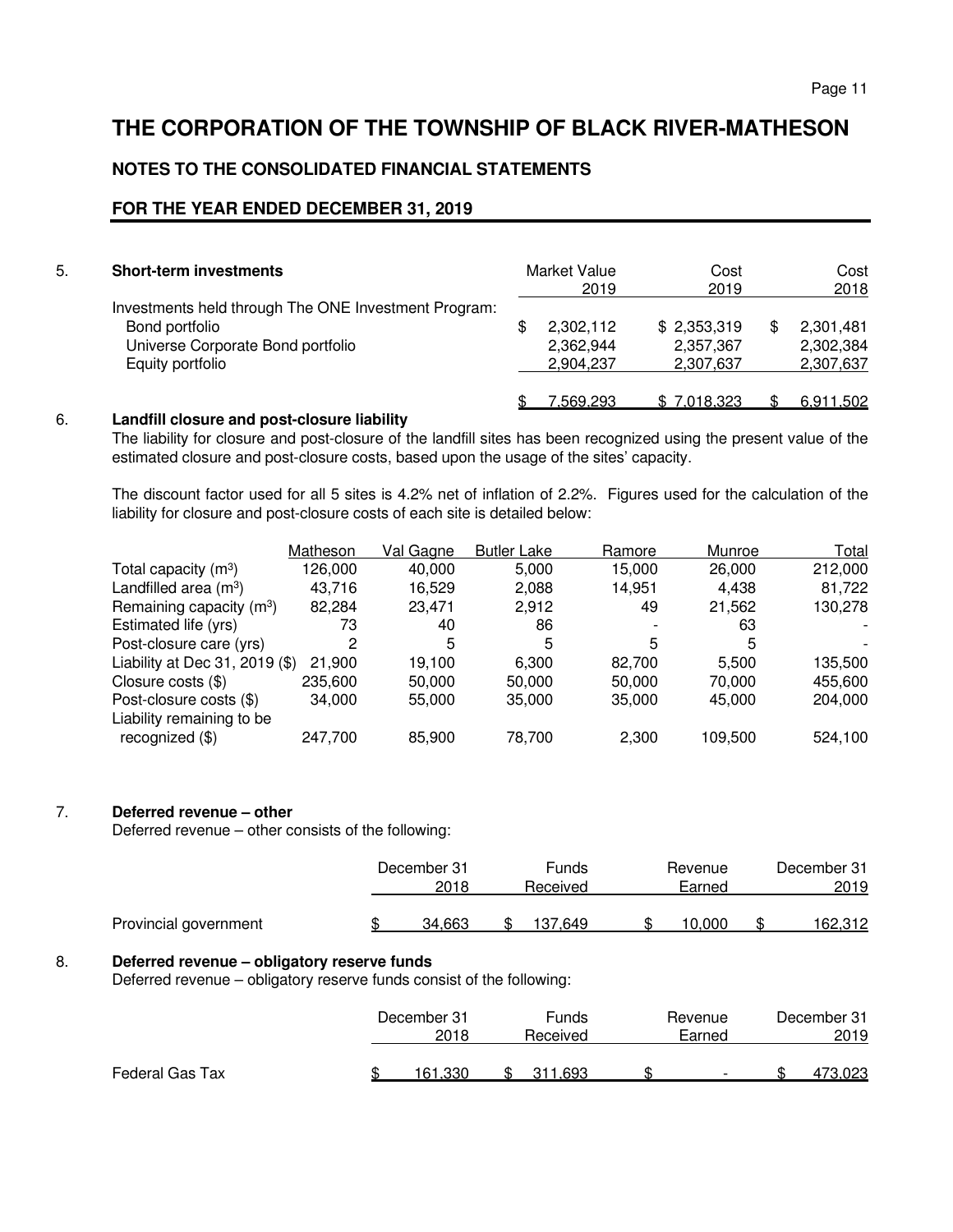## **NOTES TO THE CONSOLIDATED FINANCIAL STATEMENTS**

## **FOR THE YEAR ENDED DECEMBER 31, 2019**

### 9. **Long-term receivables / municipal debt – tile drainage**

 The Township is liable for long-term liabilities with respect to tile drainage assistance loans for which the responsibility for the payment of principal and interest has been assumed by the benefiting landowners. The total amount outstanding as at December 31, 2019 is \$27,505 (2018 \$30,127) and is reflected as municipal debt and long-term receivables on the Consolidated Statement of Financial Position.

### 10. **Municipal debt**

 The balance of the municipal debt reported on the "Consolidated Statement of Financial Position" consists of the following loan:

 $\frac{2019}{2018}$ 

 Term loan with OCWA, payable in blended monthly installments of \$1,621 plus interest at 2.72%, final installment due January 2021. The debt relates to the purchase of equipment. The same state of equipment. And the state of equipment.

Principal payments are due as follows:

| 2020<br>2021 | S | 17,791<br>18,281 |
|--------------|---|------------------|
| 2022         |   | 18,785           |
| 2023         |   | 14,427           |
|              |   | 69.284           |

The debt is to be repaid from general municipal revenues. Total interest paid on the loan in 2019 was \$2,142.

### 11. **Budget**

The Budget adopted by Council was not prepared on a basis consistent with that used to report actual results according to Public Sector Accounting Standards used on the Consolidated Statement of Operations on page 5. The budget was prepared on a modified accrual basis while Public Sector Accounting Standards now require a full accrual basis. The actual budget is reflected in note 17. It expenses all tangible capital expenditures, does not include amortization expense, reflects proceeds of long-term debt as revenue, principal repayments of longterm debt as an expense and the full proceeds from the sale of tangible capital assets as revenue. The budget figures presented in the consolidated statements of operations and change in net financial assets represent the financial plan adopted by Council with adjustments as follows:

|       |                                                     |    | 2019        |
|-------|-----------------------------------------------------|----|-------------|
|       | Actual budget deficit for the year $-$ note 17      | £. | (2,951,318) |
| Add:  | Investment in tangible capital assets               |    | 2,712,500   |
|       | Long-term debt repayments                           |    | 48.708      |
| Less: | Estimated amortization                              |    | (640,000)   |
|       | Proceeds from sale o tangible capital assets        |    | (25,000)    |
|       | Budget deficit per statement of operations – page 5 |    | (855, 110)  |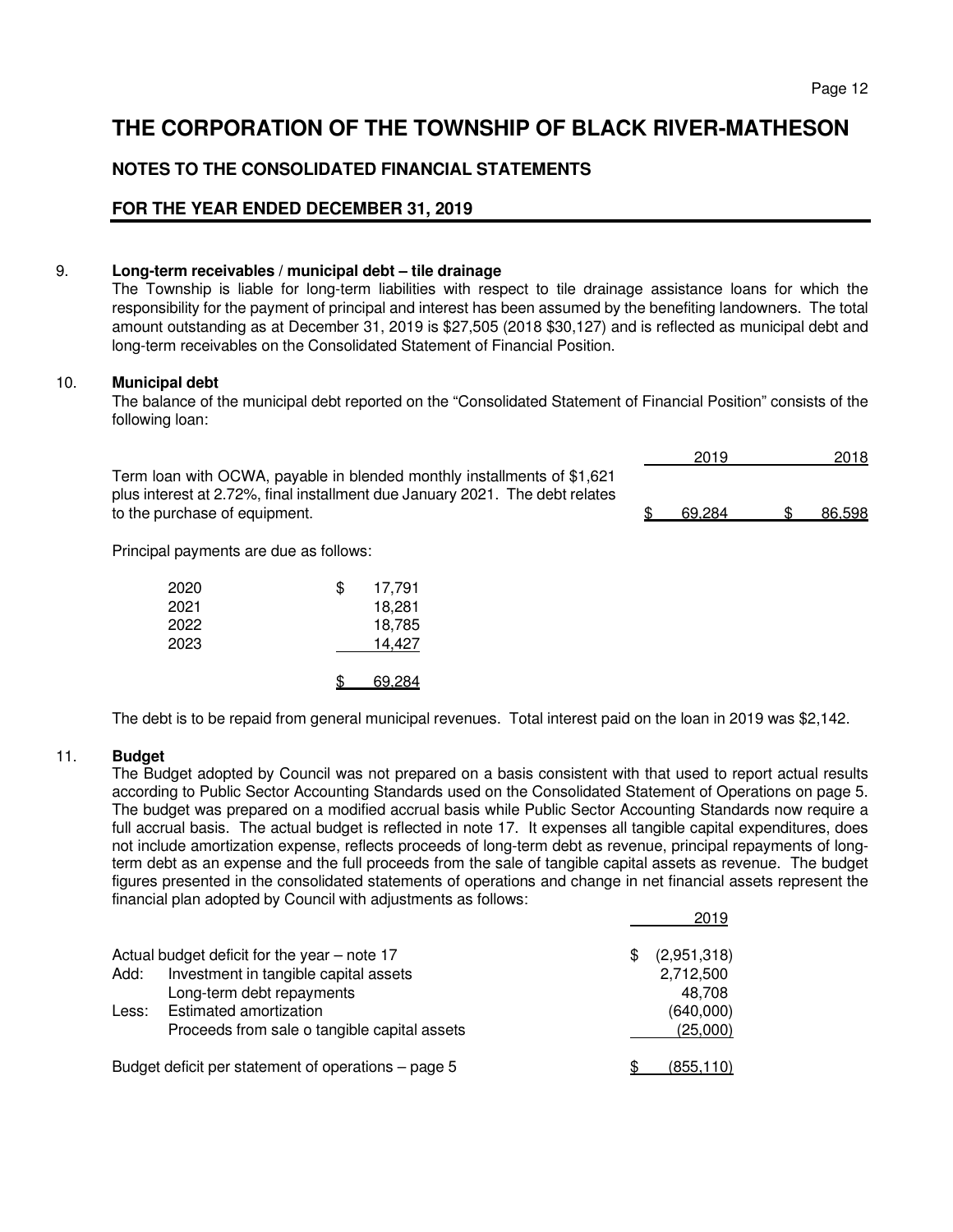## **NOTES TO THE CONSOLIDATED FINANCIAL STATEMENTS**

## **FOR THE YEAR ENDED DECEMBER 31, 2019**

#### 12. **Accumulated surplus**

 Reserves represent an appropriation of surplus for a specific purpose, determined by council, are non-statutory and subject to change by council at any time.

|                                      | 2019            | 2018             |
|--------------------------------------|-----------------|------------------|
| Reserves                             |                 |                  |
| Working funds reserve                | \$<br>2,172,188 | \$<br>3,911,695  |
| Fire equipment reserve               | 132,660         | 178,461          |
| Public works reserve                 |                 | 176,014          |
| Administration reserve               | 195,393         | 195,393          |
| Recreation reserve                   | 73,096          | 99,085           |
| Library reserve - note 21            | 3,035           | 3,035            |
| Museum reserve - note 22             | 25,575          | 25,575           |
| Cemeteries reserve                   | 36,312          | 36,312           |
| Economic development reserve         | 171,060         | 171,060          |
| Planning reserve                     | 1,628           | 1,628            |
| Infrastructure reserve               | 524,900         | 524,900          |
| Protective inspection/by-law reserve | 11,250          | 11,250           |
| Tax rate stabilization reserve       | 334,334         | 334,334          |
| Water reserve - note 19              | 1,481,855       | 1,337,668        |
| Sewer reserve – note 18              | 1,141,235       | 1,009,278        |
| Garbage collection reserve - note 20 | 45,543          | 33,611           |
| Landfill reserve                     | 205,269         | 205,269          |
| Modernization reserve                | 443,000         |                  |
|                                      | 6,998,333       | 8,254,568        |
| Amounts to be recovered              |                 |                  |
| Unfinanced capital expenditures      | (32,069)        |                  |
| Unfinanced municipal debt            | (69,284)        | (86, 598)        |
| Net financial assets                 | 6,896,980       | 8,167,970        |
| Non-financial assets                 |                 |                  |
| Invested in tangible capital assets  | 14,497,612      | 13,598,443       |
| Inventories of supplies              | 390,220         | 339,069          |
|                                      | 14,887,832      | 13,937,512       |
| <b>Accumulated surplus</b>           | 21,784,812      | \$<br>22,105,482 |

#### **Non-financial assets**

Non-financial assets are not available to discharge existing liabilities and are held for use in the provision of services. They have useful lives extending beyond the current year, and are not intended for sale in the ordinary course of operations. The change in non-financial assets during the year, together with the excess of revenues over expenses, provides the Change in Net Financial Assets for the year.

### 13. **Revolving line of credit**

 The Township has a \$2,000,000 business operating line negotiated with CIBC with a balance outstanding of \$nil (2018 \$nil) and interest is at bank prime plus 0.25% (currently 4.2%).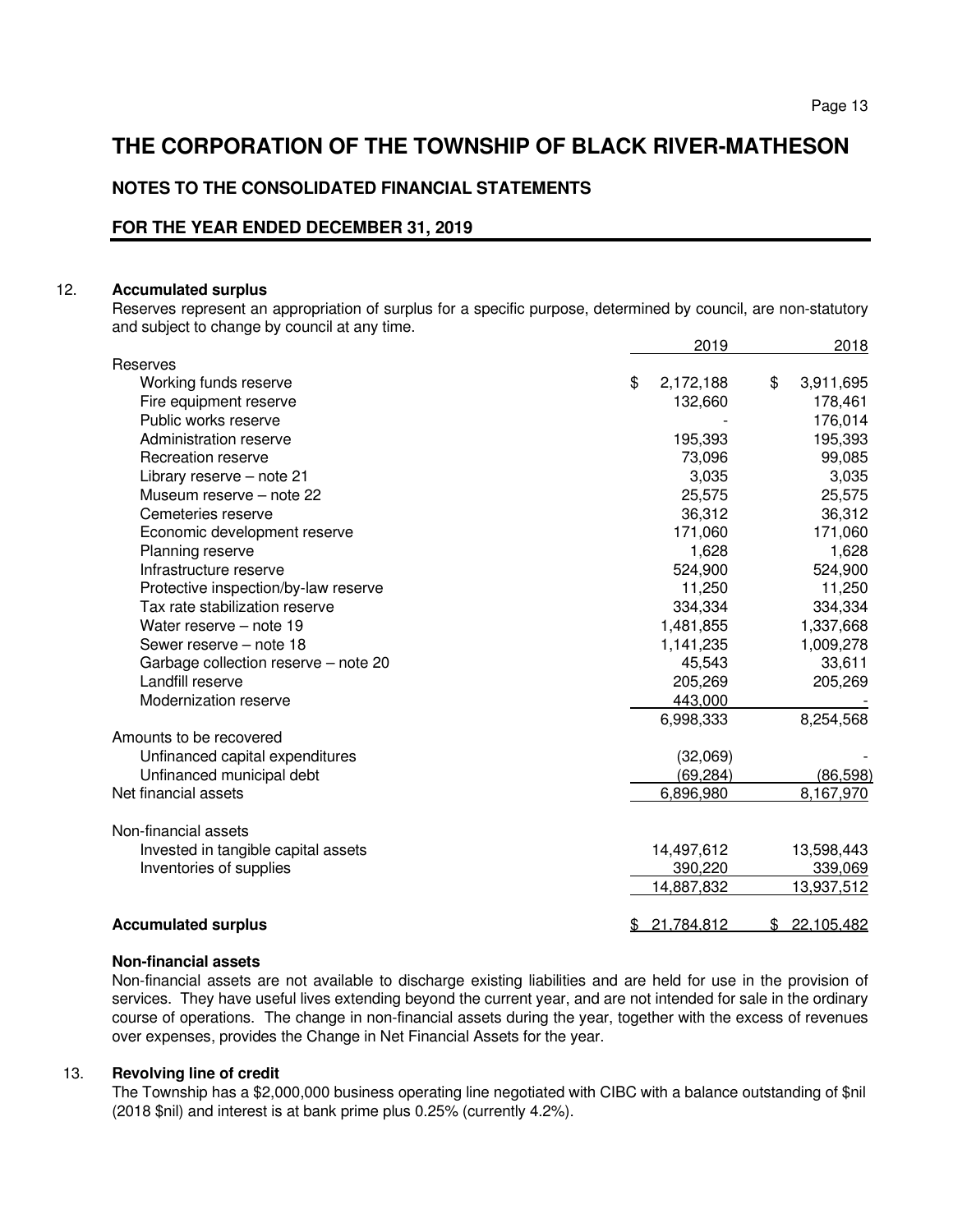## **NOTES TO THE CONSOLIDATED FINANCIAL STATEMENTS**

## **FOR THE YEAR ENDED DECEMBER 31, 2019**

#### 14. **Contingent liabilities and commitments**

#### **Non-Consolidated Entities**

The Township is contingently liable for the deficits and long-term debt of the non-consolidated entities.

### **Ontario Municipal Employees Retirement Fund**

 All permanent, full-time employees of the Township are eligible to be members of the Ontario Municipal Employees Retirement System ("OMERS"), a multi-employer pension plan. The plan provides defined pension benefits to employees based on their length of service and rates of pay.

 As this is a multi-employer pension plan, the contributions by the Township are recognized as an expenditure. No pension liability for this type of plan is recognized in the Township's consolidated financial statements. Contributions made by the Township to OMERS for 2019 were \$160,473 (2018 \$125,154). The plan had an actuarial deficit of \$3.4 billion at the end of 2019.

#### **Employee Sick Leave payable**

Under the sick leave benefit plan, unused sick leave can be accumulated and employees may become entitled to a cash payment when they leave the Township's employment.

The liability for sick leave, to the extent that it has vested and could be taken in cash by an employee on termination, amounted to \$20,493 (2018 \$34,959). This is reflected as a liability in the financial statements. There are no other obligations to municipal employees related to retirement or other post-employment benefits.

### **Funding agreements**

Under the terms of various funding agreements, the Township could have provincial and federal grants become repayable if it is determined that funding was applied towards ineligible costs or if other terms of the agreements were not met. At year end management is of the opinion that all conditions have been met and funding was applied towards eligible costs.

#### **Legal contingencies**

Various other statements of claim have been issued against the Township claiming damages. Damages, if any, cannot be estimated at this time and in any event, the Township is of the opinion that these claims would be unfounded or covered by insurance after application of a \$5,000 deductible per claim. Should any loss result, it would be charged to operations when the amount is ascertained.

### 15. **Segmented information**

The Corporation of the Township of Black River-Matheson is a diversified municipal government institution that provides a wide range of services to its citizens, including General Government Services, Protection Services, Transportation Services, Environmental Services, Health Services, Social and Family Services, Recreational and Cultural Services and Planning and Development Services. Service areas were created for the purpose of recording specific activities to attain certain objectives in accordance with regulations, restrictions or limitations.

Municipal services are provided by departments and their activities are reported in these service areas. Departments disclosed in the Segmented Information, along with the services they provide, are as follows:

### **General Government Services**

General government services consists of departments that are responsible for adopting bylaws, adopting administrative policy, levying taxes, acquiring, disposing and managing municipal assets, ensuring effective financial management, monitoring performance and ensuring that high quality municipal service standards are met.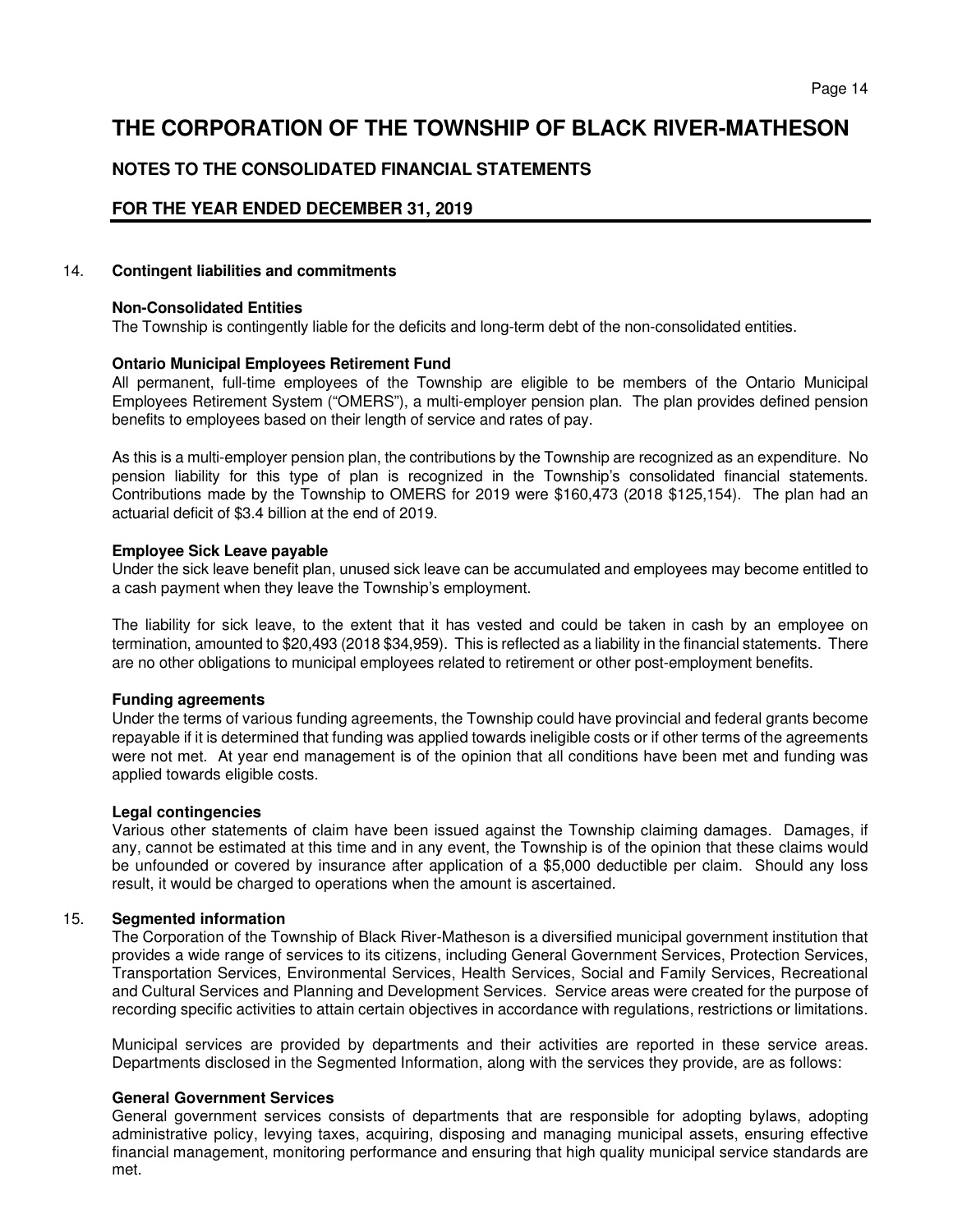## **NOTES TO THE CONSOLIDATED FINANCIAL STATEMENTS**

## **FOR THE YEAR ENDED DECEMBER 31, 2019**

### 15. **Segmented information (continued)**

### **Protection Services**

Protection services consists of departments that are responsible for the enforcement of laws, prevention of crime, and maintenance of peace, order, and security by protecting life, property and the environment through the provision of emergency response, thus ensuring safe homes and safe communities.

### **Transportation Services**

Transportation services consists of departments that are responsible for the delivery of municipal public works services related to planning, design, construction, cleaning, repair, snow removal and signage of roadway systems.

### **Environmental Services**

Environmental services include water and sewer services as well as garbage services. Water and sewer services include the operation and distribution of water and networking sewer mains, storm sewers and lagoons. The garbage service is responsible for garbage collection and disposal.

### **Health Services**

The Township funds a range of public health services through the Porcupine Health Unit and provides ambulance services through the District Social Services Administration Board. The Township also provides cemetery services.

### **Social and Family Services**

The Township funds a range of family and social services through the District Social Services Administration Board which includes social housing, childcare and general assistance.

### **Recreation and Cultural Services**

Recreation and cultural services consists of departments that are responsible for providing, facilitating the development of, and maintaining high quality parks, recreational facilities, and cultural services.

### **Planning and Development Services**

Planning and development services consists of departments that are responsible for preparing land use plans, bylaws and policies for sustainable development of the Township and for reviewing and approving new development.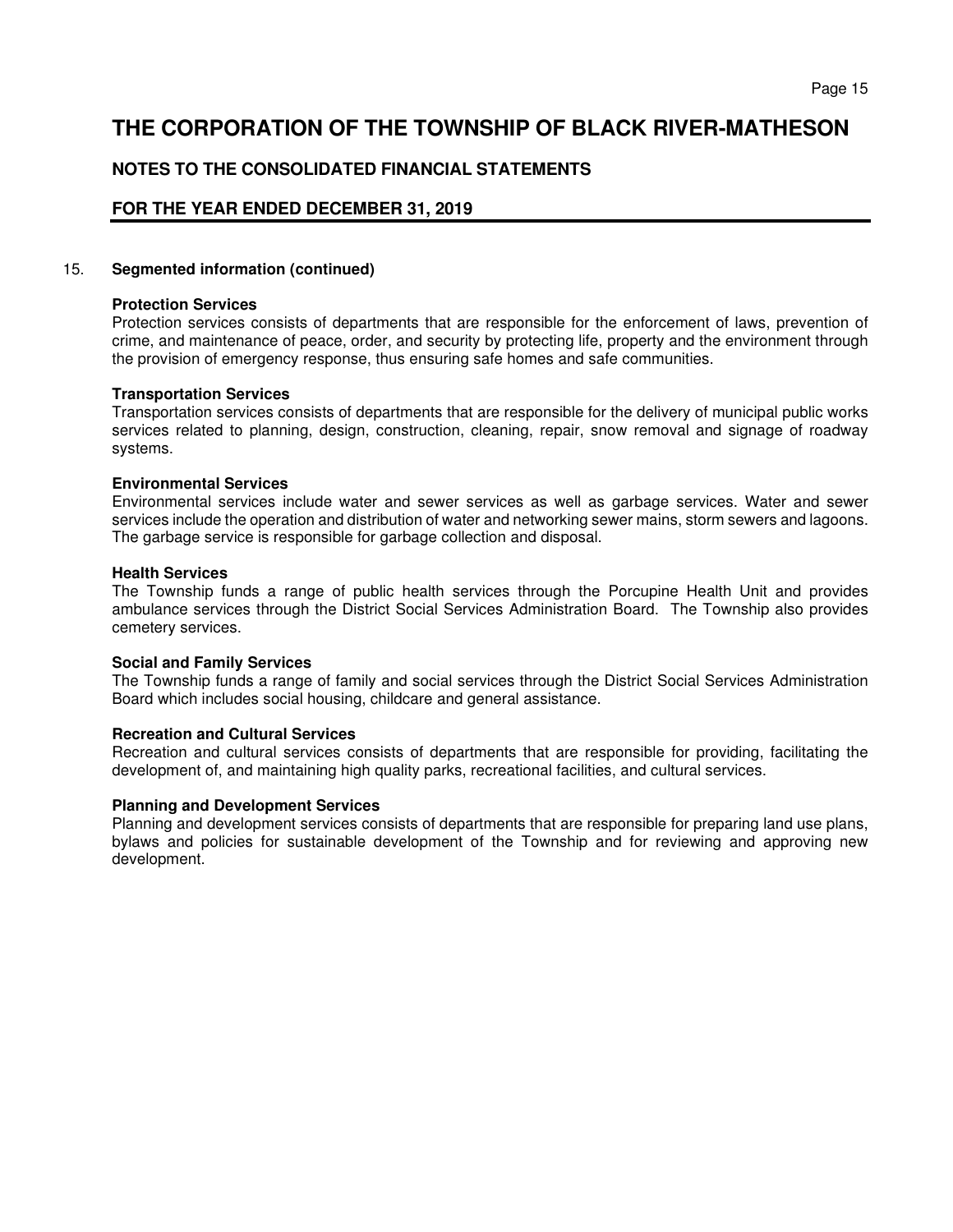## **THE CORPORATION OF THE TOWNSHIP OF BLACK RIVER-MATHESON NOTES TO THE CONSOLIDATED FINANCIAL STATEMENTS FOR THE YEAR ENDED DECEMBER 31, 2019**

| Segmented information - continued |                 |                          |                                        |                 |          | Social and                                                                                      | Recreation | Planning    |                         |           |
|-----------------------------------|-----------------|--------------------------|----------------------------------------|-----------------|----------|-------------------------------------------------------------------------------------------------|------------|-------------|-------------------------|-----------|
|                                   | General         |                          |                                        |                 |          |                                                                                                 | and        | and         |                         |           |
|                                   | Government      | Protection               | Transportation Environmental           |                 | Health   | Family                                                                                          | Cultural   | Development | Total<br>2019           | Total     |
|                                   | Services        | Services                 | Services                               | <b>Services</b> | Services | <b>Services</b>                                                                                 | Services   | Services    |                         | 2018      |
| Revenues                          |                 |                          |                                        |                 |          |                                                                                                 |            |             |                         |           |
| Operating revenues                |                 |                          |                                        |                 |          |                                                                                                 |            |             |                         |           |
| Municipal taxation                | $$3,932,804$ \$ | $\sim$                   | \$                                     | \$              | \$       | \$<br>$-$ \$                                                                                    |            | \$          | \$3,932,804 \$3,753,157 |           |
| Water, sewer and garbage charges  | $\sim$          |                          |                                        | 1,011,244       |          |                                                                                                 |            |             | 1,011,244               | 1,014,986 |
| User charges                      | 22,582          | 63,504                   |                                        | 35,689          | 19,030   |                                                                                                 | 54,222     | 15,354      | 210,381                 | 296,588   |
| Provincial grants                 | 1,894,935       | 21,190                   | 7,045                                  | $\sim$          |          |                                                                                                 | 8,123      | 32,211      | 1,963,504               | 1,545,897 |
| Federal grants                    |                 |                          |                                        |                 |          |                                                                                                 | 7,610      | 26,533      | 34,143                  | 1,675     |
| Investment income                 | 146,173         |                          |                                        |                 | 4,751    |                                                                                                 |            |             | 150,924                 | 156,728   |
| Penalties and interest on taxes   | 51,077          |                          |                                        | 7,145           |          |                                                                                                 |            |             | 58,222                  | 58,722    |
| Provincial Offences Act revenues  |                 | 37,817                   |                                        |                 |          |                                                                                                 |            |             | 37,817                  | 24,735    |
| Gain (loss) on disposal of        |                 |                          |                                        |                 |          |                                                                                                 |            |             |                         |           |
| tangible capital assets           |                 | 24,254                   |                                        |                 |          |                                                                                                 |            |             | 24,254                  | (68, 802) |
| Other                             | 57.785          | 25,500                   |                                        |                 |          |                                                                                                 | 5,962      |             | 89,247                  | 27,294    |
|                                   | 6,105,356       | 172,265                  | 7,045                                  | 1,054,078       | 23,781   | $\overline{a}$                                                                                  | 75,917     | 74,098      | 7,512,540               | 6,810,980 |
| Capital revenues                  |                 |                          |                                        |                 |          |                                                                                                 |            |             |                         |           |
| Provincial grants                 |                 |                          |                                        |                 |          |                                                                                                 | 24,306     |             | 24,306                  | 51,808    |
| Federal grants                    |                 |                          |                                        |                 |          |                                                                                                 | 200,310    |             | 200,310                 | 435,288   |
| Other                             |                 |                          |                                        |                 |          |                                                                                                 |            |             |                         | 8,040     |
| Total revenues                    | 6,105,356       | 172,265                  | 7,045                                  | 1,054,078       | 23,781   | $\blacksquare$                                                                                  | 300,533    | 74,098      | 7,737,156               | 7,306,116 |
| Expenditures                      |                 |                          |                                        |                 |          |                                                                                                 |            |             |                         |           |
| Wages and benefits                | 729,420         | 226,113                  | 1,217,383                              | 113,279         | 21,533   |                                                                                                 | 279,300    | 37,027      | 2,624,055               | 2,179,100 |
| Interest on long-term debt        |                 |                          |                                        | 2,142           |          |                                                                                                 |            |             | 2,142                   | 609       |
| Materials                         | 250,483         | 139,667                  | 763,573                                | 232,764         | 3,067    | $\sim$                                                                                          | 204,539    | 40,620      | 1,634,713               | 1,505,330 |
| Contracted services               | 406,730         | 553,614                  | 350,725                                | 706,089         |          |                                                                                                 |            | 139,996     | 2,157,154               | 2,015,460 |
| Rents and financial expenses      | 65,744          | $\overline{\phantom{a}}$ |                                        |                 |          |                                                                                                 |            |             | 65,744                  | 26,384    |
| <b>External transfers</b>         |                 |                          |                                        |                 | 361,131  | 530,281                                                                                         |            |             | 891,412                 | 767,871   |
| Amortization                      | 9,326           | 67,556                   | 401,314                                | 122,669         | 1,836    |                                                                                                 | 79,905     |             | 682,606                 | 639,780   |
| Total expenditures                | 1,461,703       | 986,950                  | 2,732,995                              | 1,176,943       | 387,567  | 530,281                                                                                         | 563,744    | 217,643     | 8,057,826               | 7,134,534 |
| Annual surplus (deficit)          |                 |                          | $$4,643,653$ $$814,685$ $$(2,725,950)$ |                 |          | $$$ (122,865) $$$ (363,786) $$$ (530,281) $$$ (263,211) $$$ (143,545) $$$ (320,670) $$$ 171,582 |            |             |                         |           |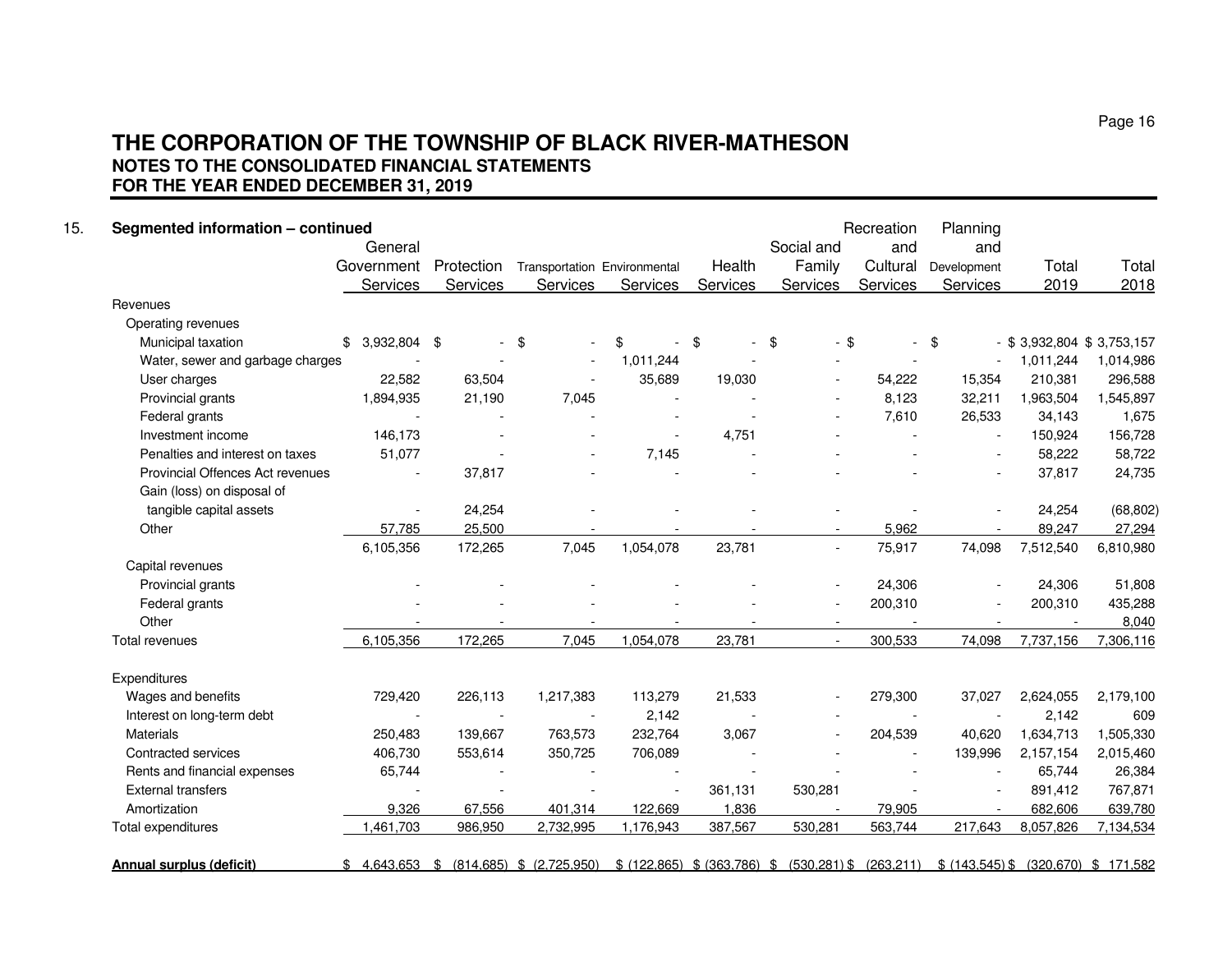## **NOTES TO THE CONSOLIDATED FINANCIAL STATEMENTS**

## **FOR THE YEAR ENDED DECEMBER 31, 2019**

## 16. **Schedule of tangible capital assets 2019**

|                           |                          |           |                          |                     |                          | Opening Accumulated      |              | Ending          |               |
|---------------------------|--------------------------|-----------|--------------------------|---------------------|--------------------------|--------------------------|--------------|-----------------|---------------|
|                           | Opening                  |           |                          | Ending              | Accumulated Amortization |                          |              | Accumulated     | Net           |
|                           | Cost                     |           |                          | Cost                | Amortization             | on                       | Current      | Amortization    | Assets        |
|                           | Dec 31, 2018             | Additions | Disposals                | Dec 31, 2019        | Dec 31, 2018             | <b>Disposals</b>         | Amortization | Dec 31, 2019    | Dec 31, 2019  |
| General                   |                          |           |                          |                     |                          |                          |              |                 |               |
| <b>Buildings</b>          | 3,837,284 \$<br>\$.      |           | 24,757<br>\$             | \$<br>3,812,527     | 2,225,175 \$<br>\$       | 24,261                   | 73,775<br>\$ | 2,274,689<br>\$ | 537,838<br>\$ |
| Land improvements         | 1,549,767                | 49,200    | 93                       | 1,598,874           | 963,651                  | 93                       | 35,041       | 998,599         | 600,275       |
| Vehicles                  | 2,561,967                | 581,631   | 44,377                   | 3,099,221           | 1,382,588                | 44,377                   | 149,447      | 1,487,658       | 1,611,563     |
| Equipment                 | 5,268,573                | 87,947    | $\blacksquare$           | 5,356,520           | 2,801,404                |                          | 177,533      | 2,978,937       | 2,377,583     |
| Infrastructure            |                          |           |                          |                     |                          |                          |              |                 |               |
| Roads                     | 10,862,603               |           | $\overline{\phantom{a}}$ | 10,862,603          | 7,969,707                | $\overline{\phantom{a}}$ | 102,445      | 8,072,152       | 2,790,451     |
| <b>Bridges</b>            | 4,266,142                | -         | $\overline{\phantom{0}}$ | 4,266,142           | 1,271,685                | $\overline{\phantom{a}}$ | 56,881       | 1,328,566       | 2,937,576     |
| Culverts                  | 1,484,843                |           | $\overline{\phantom{a}}$ | 1,484,843           | 1,187,737                | $\overline{\phantom{a}}$ | 49,495       | 1,237,232       | 247,611       |
| Underground networks      | 3,551,197                | -         | $\overline{\phantom{a}}$ | 3,551,197           | 2,434,556                | $\overline{\phantom{a}}$ | 32,231       | 2,466,787       | 1,084,410     |
| Street lights             | 172,729                  |           | $\overline{\phantom{a}}$ | 172.729             | 28,790                   | $\overline{\phantom{a}}$ | 5,758        | 34,548          | 138,181       |
| Assets under construction | 308,631                  | 863,493   | $\overline{\phantom{a}}$ | 1,172,124           |                          |                          |              |                 | 1,172,124     |
| <b>Total</b>              | \$33,863,736 \$1,582,271 |           | -SS                      | 69,227 \$35,376,780 | $$20,265,293$ \$         | 68.731                   | \$682,606    | \$20.879.168    | \$14.497.612  |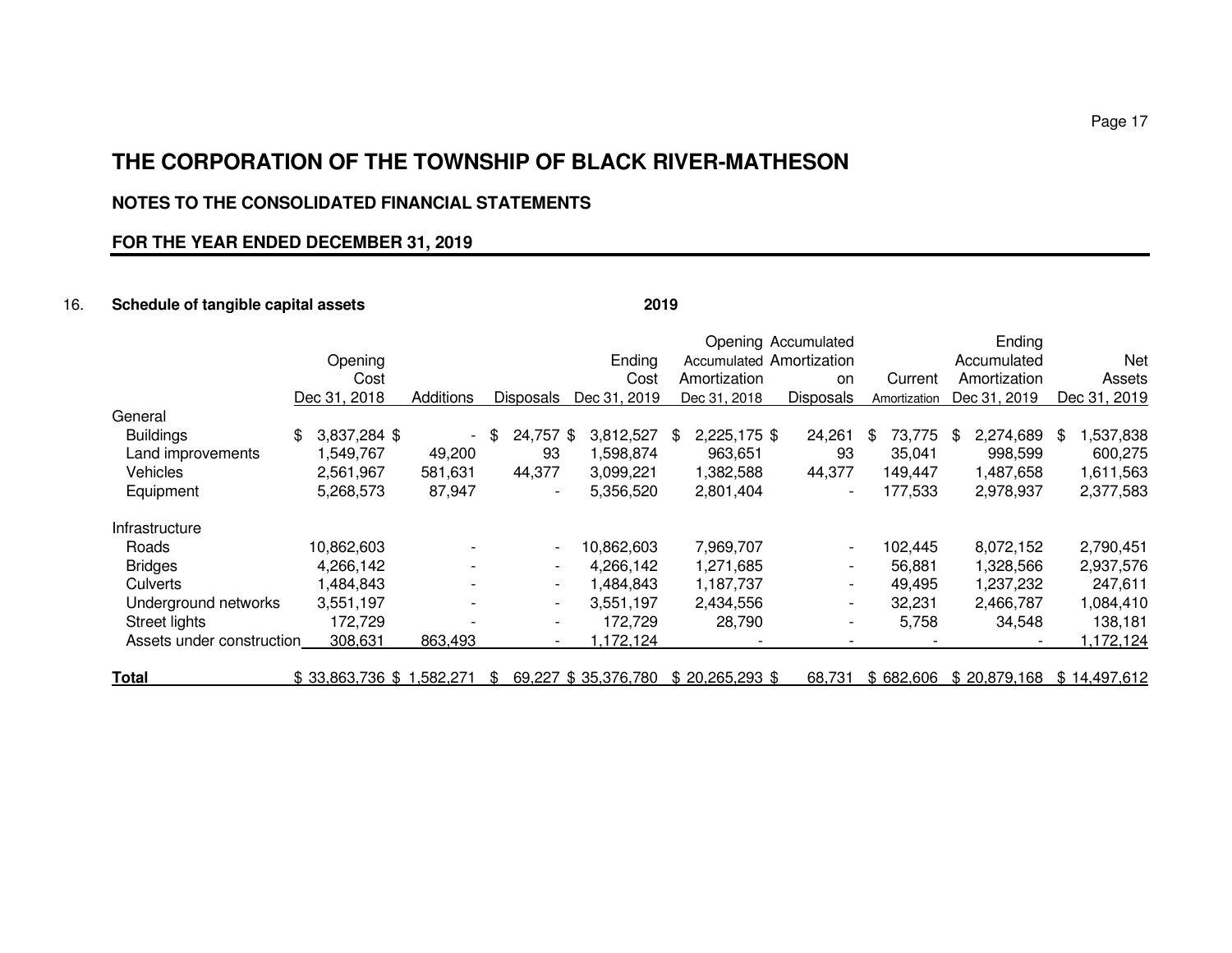## **NOTES TO THE CONSOLIDATED FINANCIAL STATEMENTS**

## **FOR THE YEAR ENDED DECEMBER 31, 2019**

## 16. **Schedule of tangible capital assets – continued 2018**

|                           |                    |                          |                          |                     |                          | Opening Accumulated      |              | Ending          |                |
|---------------------------|--------------------|--------------------------|--------------------------|---------------------|--------------------------|--------------------------|--------------|-----------------|----------------|
|                           | Opening            |                          |                          | Ending              | Accumulated Amortization |                          |              | Accumulated     | Net            |
|                           | Cost               |                          |                          | Cost                | Amortization             | on                       | Current      | Amortization    | Assets         |
|                           | Dec 31, 2017       | Additions                | <b>Disposals</b>         | Dec 31, 2018        | Dec 31, 2017             | <b>Disposals</b>         | Amortization | Dec 31, 2018    | Dec 31, 2018   |
| General                   |                    |                          |                          |                     |                          |                          |              |                 |                |
| <b>Buildings</b>          | 3,803,938 \$<br>\$ | 33,346 \$                |                          | 3,837,284<br>- \$   | 2,150,898 \$<br>- \$     | $\overline{\phantom{0}}$ | 74,277<br>\$ | 2,225,175<br>\$ | ,612,109<br>\$ |
| Land improvements         | 1,549,767          |                          |                          | 1,549,767           | 929,595                  | $\overline{\phantom{0}}$ | 34,056       | 963,651         | 586,116        |
| Vehicles                  | 2,561,967          |                          | $\overline{\phantom{a}}$ | 2,561,967           | 1,271,913                | $\overline{\phantom{a}}$ | 110,675      | 1,382,588       | 1,179,379      |
| Equipment                 | 4,931,897          | 336,676                  | $\overline{\phantom{a}}$ | 5,268,573           | 2,627,453                | $\overline{\phantom{a}}$ | 173,951      | 2,801,404       | 2,467,169      |
| Infrastructure            |                    |                          |                          |                     |                          |                          |              |                 |                |
| Roads                     | 10,689,295         | 173,308                  |                          | 10,862,603          | 7,867,261                |                          | 102,446      | 7,969,707       | 2,892,896      |
| <b>Bridges</b>            | 4,311,306          | $\overline{\phantom{a}}$ | 45,164                   | 4.266.142           | 1,257,157                | 42,353                   | 56,881       | 1,271,685       | 2,994,457      |
| Culverts                  | 1,484,843          |                          | $\blacksquare$           | 1,484,843           | 1,138,242                |                          | 49,495       | 1,187,737       | 297,106        |
| Underground networks      | 3,551,197          |                          | $\overline{\phantom{a}}$ | 3,551,197           | 2,402,315                | $\overline{\phantom{a}}$ | 32,241       | 2,434,556       | 1,116,641      |
| Street lights             | 172,729            |                          |                          | 172,729             | 23,032                   | $\overline{\phantom{a}}$ | 5,758        | 28,790          | 143,939        |
| Assets under construction | 35,463             | 308,631                  | 35,463                   | 308,631             |                          | $\overline{\phantom{a}}$ |              |                 | 308,631        |
| <b>Total</b>              | $$33.092.402$ \$   | 851.961                  | -SS                      | 80,627 \$33,863,736 | \$19,667,866 \$          | 42.353                   | \$639,780    | \$20,265,293    | \$13,598,443   |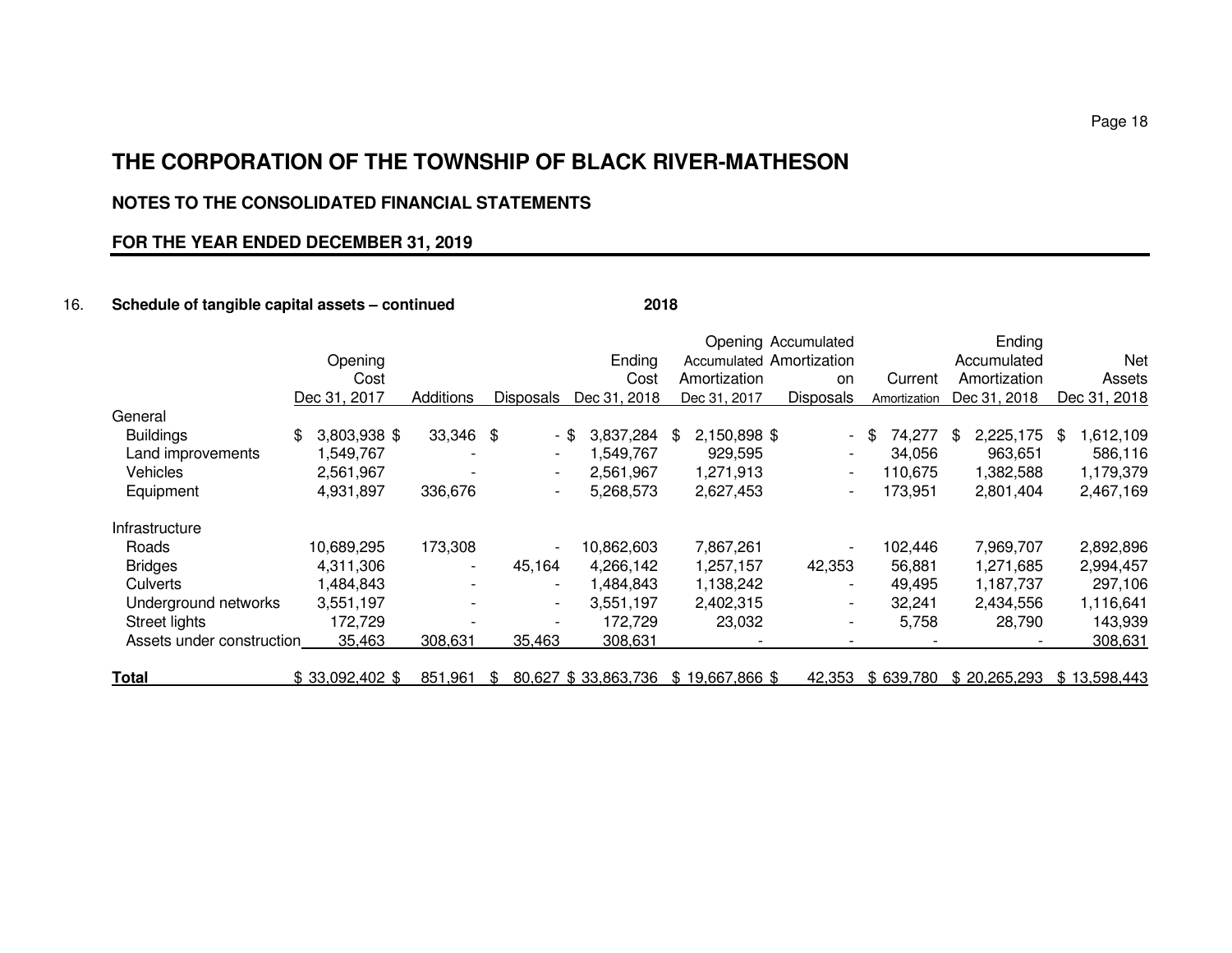## **NOTES TO THE CONSOLIDATED FINANCIAL STATEMENTS**

## **FOR THE YEAR ENDED DECEMBER 31, 2019**

### 17. **Budgeting**

The Township budgets to determine an appropriate tax rate based on all budgeted revenues and expenditures.

 The consolidated statement of operations on page 5 has been modified here to exclude amortization and to include tangible capital asset expenditures and the principal repayments on long-term debt.

 This modified statement of operations (budget based) is consistent with the budget format used and is presented here with the 2019 budget.

|                                               | 2019              | 2019              | 2018             |
|-----------------------------------------------|-------------------|-------------------|------------------|
| <b>REVENUES</b>                               | <b>Budget</b>     | Actual            | Actual           |
| Operating revenues                            |                   |                   |                  |
| Municipal taxation                            | \$<br>3,903,717   | \$<br>3,932,804   | \$<br>3,753,157  |
| Water, sewer and garbage charges              | 1,009,049         | 1,011,244         | 1,014,986        |
| User charges                                  | 243,427           | 210,381           | 296,588          |
| Provincial grants                             | 1,570,095         | 1,963,504         | 1,545,897        |
| Federal grants                                | 69,800            | 34,143            | 1,675            |
| Investment income                             | 116,000           | 150,924           | 156,728          |
| Penalties and interest on taxes               | 52,000            | 58,222            | 58,722           |
| Provincial Offences Act revenues              | 20,000            | 37,817            | 24,735           |
| Proceeds from sale of tangible capital assets | 25,000            | 24,750            |                  |
| Other                                         | 36,940            | 89,247            | 27,294           |
|                                               | 7,046,028         | 7,513,036         | 6,879,782        |
| Capital revenues                              |                   |                   |                  |
| Provincial grants                             | 94,676            | 24,306            | 51,808           |
| Federal grants                                | 515,761           | 200,310           | 435,288          |
| Other                                         |                   |                   | 8,040            |
| Proceeds from long-term debt                  |                   |                   | 90,853           |
|                                               | 610,437           | 224,616           | 585,989          |
| <b>Total revenues</b>                         | 7,656,465         | 7,737,652         | 7,465,771        |
|                                               |                   |                   |                  |
| <b>EXPENDITURES</b>                           |                   |                   |                  |
| Operating expenditures                        |                   |                   |                  |
| General government                            | 1,338,363         | 1,452,377         | 1,029,916        |
| Protection to persons and property            | 1,000,693         | 919,394           | 845,335          |
| <b>Transportation services</b>                | 2,452,884         | 2,382,832         | 2,340,396        |
| <b>Environmental services</b>                 | 1,241,511         | 1,054,274         | 1,018,341        |
| <b>Health services</b>                        | 442,246           | 385,731           | 339,115          |
| Social and family services                    | 539,224           | 530,281           | 453,416          |
| Recreation and cultural services              | 547,739           | 483,839           | 476,467          |
| Planning and development                      | 283,915           | 217,643           | 180,818          |
|                                               | 7,846,575         | 7,426,371         | 6,683,804        |
| Capital expenditures                          | 2,712,500         | 1,582,271         | 851,961          |
| Cost to dispose tangible capital assets       |                   |                   | 30,528           |
| Long term debt repayment                      | 48,708            | 17,313            | 4,255            |
| Total expenditures                            | 10,607,783        | 9,025,955         | 7,570,548        |
|                                               |                   |                   |                  |
| Deficit full budget base                      |                   |                   |                  |
| (budgeted to be transferred from reserves)    | \$<br>(2,951,318) | \$<br>(1,288,303) | \$<br>(104, 777) |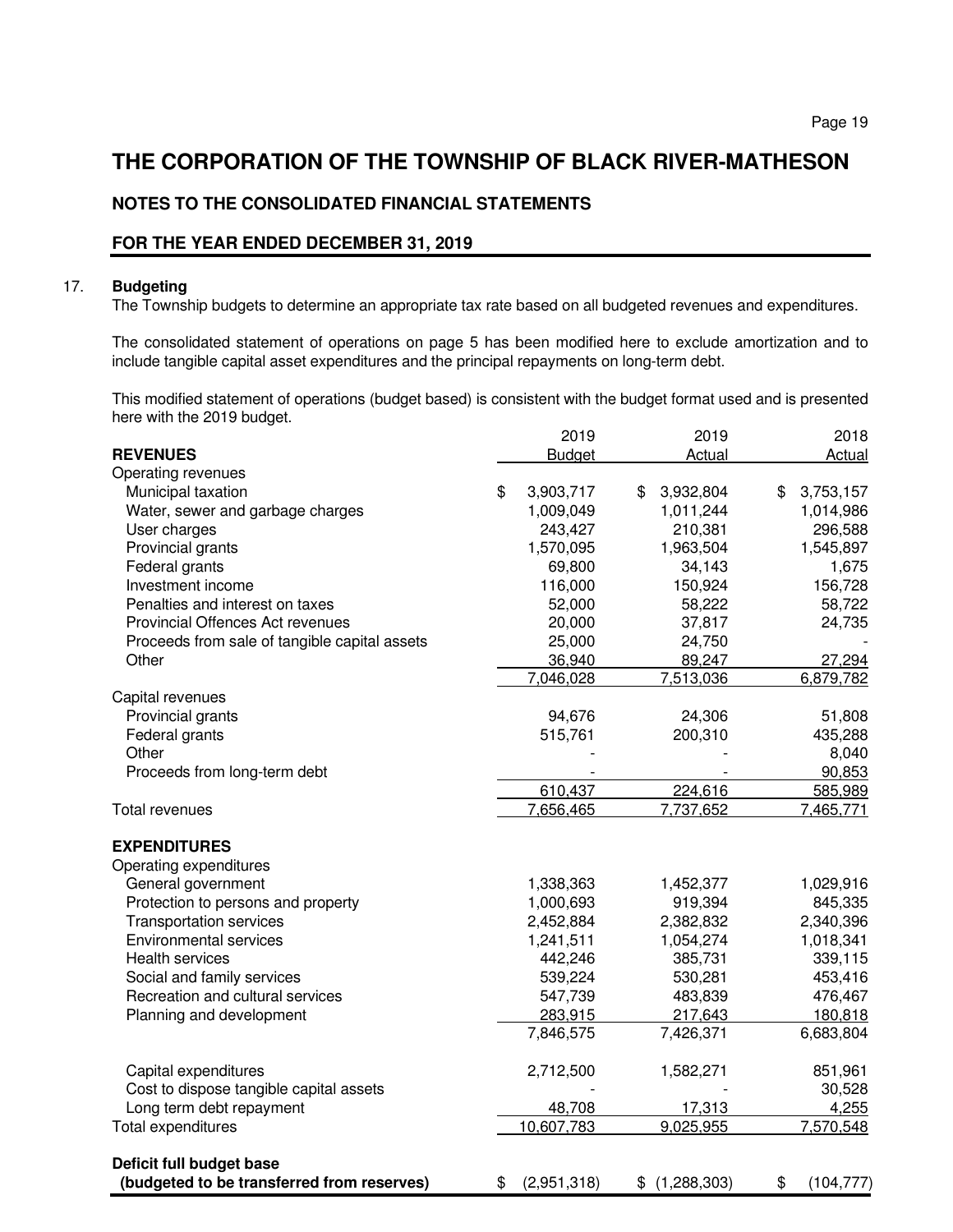# **NOTES TO THE CONSOLIDATED FINANCIAL STATEMENTS**

## **FOR THE YEAR ENDED DECEMBER 31, 2019**

## 18. **Sewer systems Schedule of Operations and Continuity of Reserve**

This schedule is not prepared according to PSAB accounting rules. It is operational. It excludes depreciation, includes capital revenue and expenses, and includes proceeds and repayments of long-term debt.

|                                                                                 | 2019          | 2018                    |
|---------------------------------------------------------------------------------|---------------|-------------------------|
| <b>Revenue</b><br>User fees and service charges<br>Proceeds from long-term debt | \$<br>458,936 | \$<br>461,895<br>90,853 |
| Total revenues                                                                  | 458,936       | 552,748                 |
| <b>Expenditures</b>                                                             |               |                         |
| Wages and benefits                                                              | 4,682         | 16,447                  |
| Materials, supplies and other                                                   | 46,926        | 61,446                  |
| Contracts                                                                       | 219,844       | 192,088                 |
| Maintenance                                                                     | 36,072        | 9,138                   |
| Capital expenses                                                                |               | 90,853                  |
| Long-term debt - principal                                                      | 17,313        | 4,255                   |
| - interest                                                                      | 2,142         | 609                     |
| Total expenditures                                                              | 326,979       | 374,836                 |
| Annual surplus – transferred to reserve                                         | 131,957       | 177,912                 |
| Reserve, beginning of year                                                      | 1,009,278     | 831,366                 |
| Reserve, end of year                                                            | \$1,141,235   | \$1,009,278             |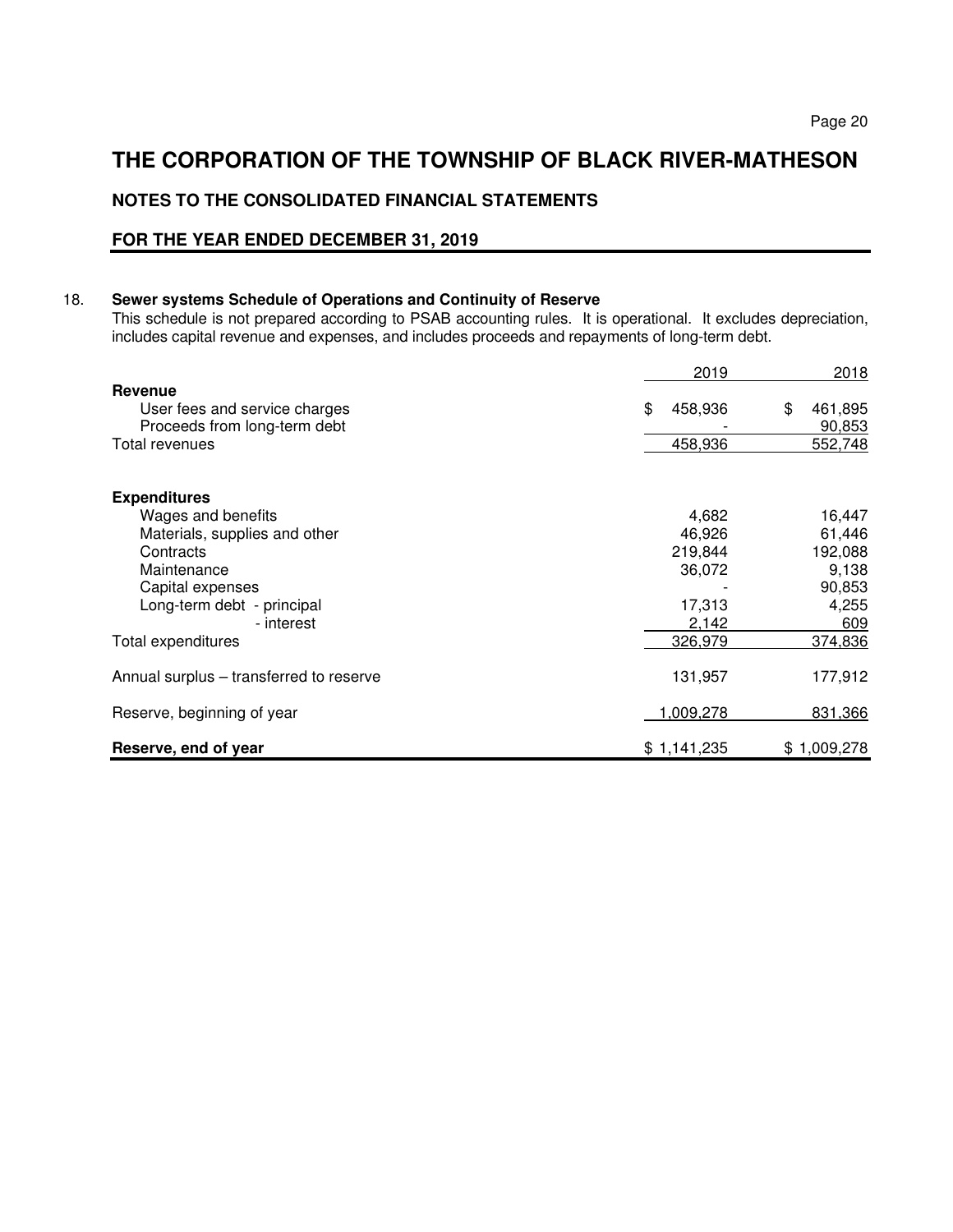# **NOTES TO THE CONSOLIDATED FINANCIAL STATEMENTS**

## **FOR THE YEAR ENDED DECEMBER 31, 2019**

## 19. **Water systems Schedule of Operations and Continuity of Reserve**

This schedule is not prepared according to PSAB accounting rules. It is operational. It excludes depreciation, includes capital revenue and expenses, and includes proceeds and repayments of long-term debt.

|                                         | 2019          | 2018          |
|-----------------------------------------|---------------|---------------|
| Revenue                                 |               |               |
| User fees and service charges           | 518,954<br>\$ | 519,374<br>\$ |
| Federal grants - capital                |               | 50,000        |
| Provincial grants - capital             |               | 25,000        |
| Total revenues                          | 518,954       | 594,374       |
| <b>Expenditures</b>                     |               |               |
| Wages and benefits                      | 25,855        | 45,992        |
| Materials and supplies                  | 73.233        | 81,951        |
| Contracted services                     | 211,894       | 203,181       |
| Maintenance                             | 63,785        | 37,169        |
| Capital expenses                        |               | 175,869       |
| Total expenditures                      | 374,767       | 544,162       |
| Annual surplus – transferred to reserve | 144,187       | 50,212        |
| Reserve, beginning of year              | 1,337,668     | 1,287,456     |
| Reserve, end of year                    | \$1,481,855   | \$1,337,668   |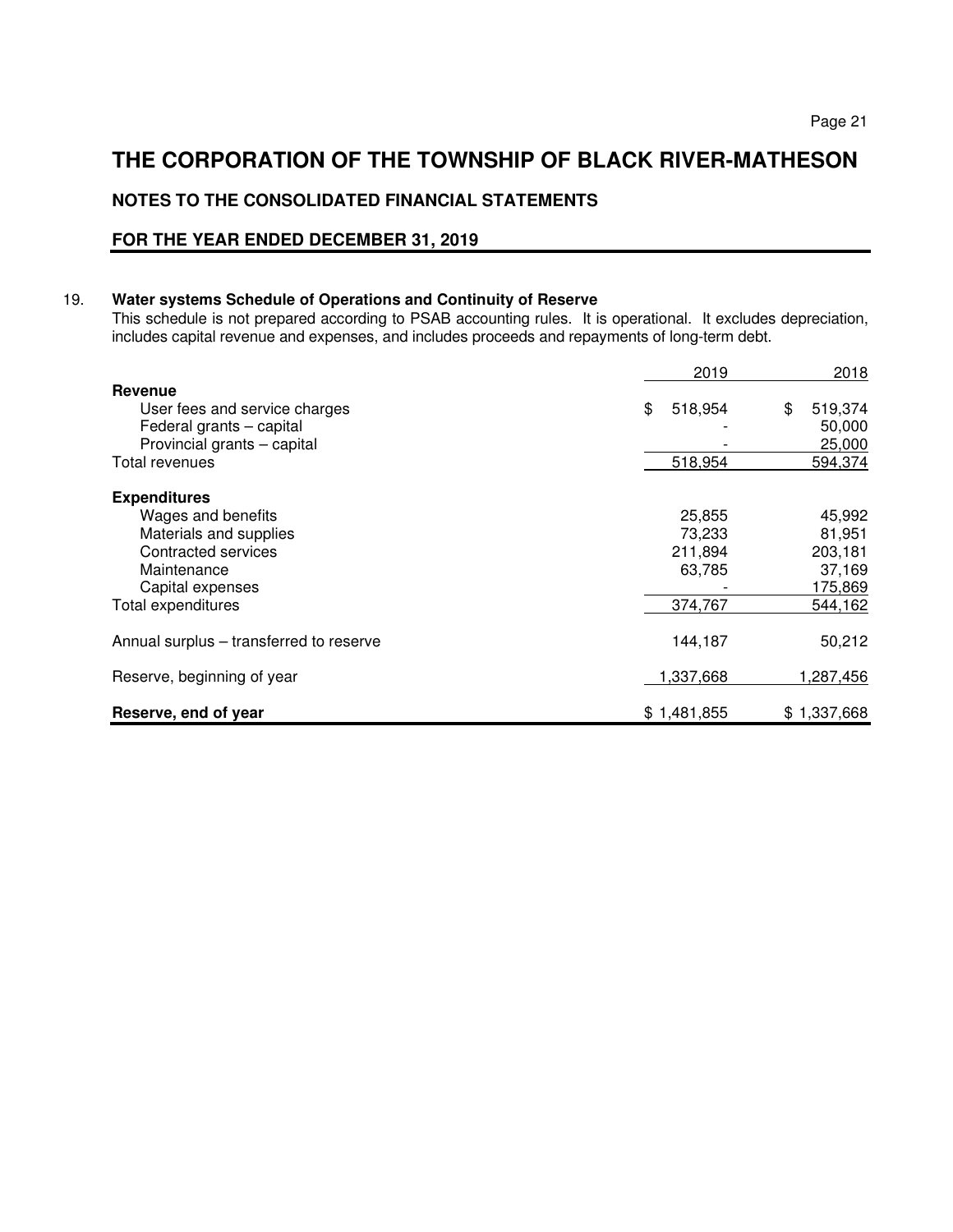# **NOTES TO THE CONSOLIDATED FINANCIAL STATEMENTS**

## **FOR THE YEAR ENDED DECEMBER 31, 2019**

## 20. **Garbage collection Schedule of Operations and Continuity of Reserve**

This schedule is not prepared according to PSAB accounting rules. It is operational. It excludes depreciation, includes capital revenue and expenses, and includes proceeds and repayments of long-term debt.

|                                                     |     | 2019   | 2018         |
|-----------------------------------------------------|-----|--------|--------------|
| Revenue<br>User fees and service charges            | \$. | 62,818 | 62,054       |
| <b>Expenditures</b><br>Garbage collection contracts |     | 50,886 | 56,023       |
| Annual surplus – transferred to reserve             |     | 11,932 | 6,031        |
| Reserve, beginning of year                          |     | 33,611 | 27,580       |
| Reserve, end of year                                | \$  | 45,543 | \$<br>33,611 |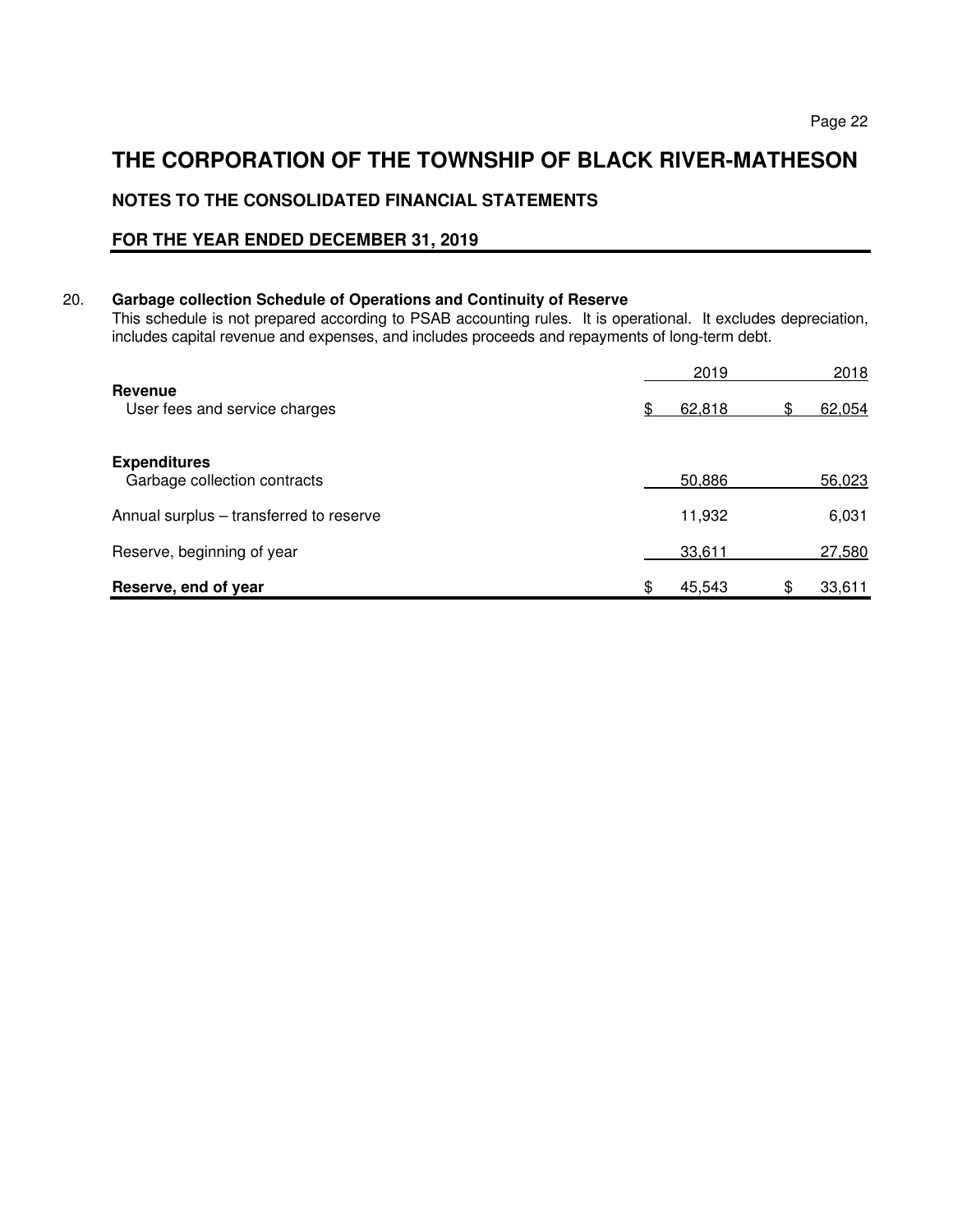# **NOTES TO THE CONSOLIDATED FINANCIAL STATEMENTS**

## **FOR THE YEAR ENDED DECEMBER 31, 2019**

## 21. **Library Board Schedule of Operations**

This schedule is not prepared according to PSAB accounting rules. It is operational. It excludes depreciation, includes capital revenue and expenses, and includes proceeds and repayments of long-term debt (if applicable).

|                                              | 2019          | 2018          |
|----------------------------------------------|---------------|---------------|
| <b>Revenue</b>                               |               |               |
| Municipal contributions                      | \$<br>88,136  | \$<br>83,636  |
| Province of Ontario – annual operating grant | 7,995         | 7,995         |
| Province of Ontario – other                  | 128           | 11,332        |
| User fees and service charges                | 8,311         | 7,972         |
| Donations                                    | 1,572         | 608           |
| Transfer from reserve                        |               | 6,965         |
| Total revenue                                | 106,142       | 118,508       |
| <b>Expenditures</b>                          |               |               |
| Wages and benefits                           | 64,177        | 61,658        |
| Books, videos and computer software          | 12,781        | 11,139        |
| Utilities and water                          | 11,684        | 12,118        |
| Office and computer                          | 14,507        | 23,866        |
| Insurance                                    | 1,695         | 1,309         |
| Other                                        | 1,298         | 1,453         |
| Capital expenses                             |               | 6,965         |
| Total expenditures                           | \$<br>106,142 | \$<br>118,508 |

The library board has a reserve of \$3,035 (2018 \$3,035) designated for library purposes.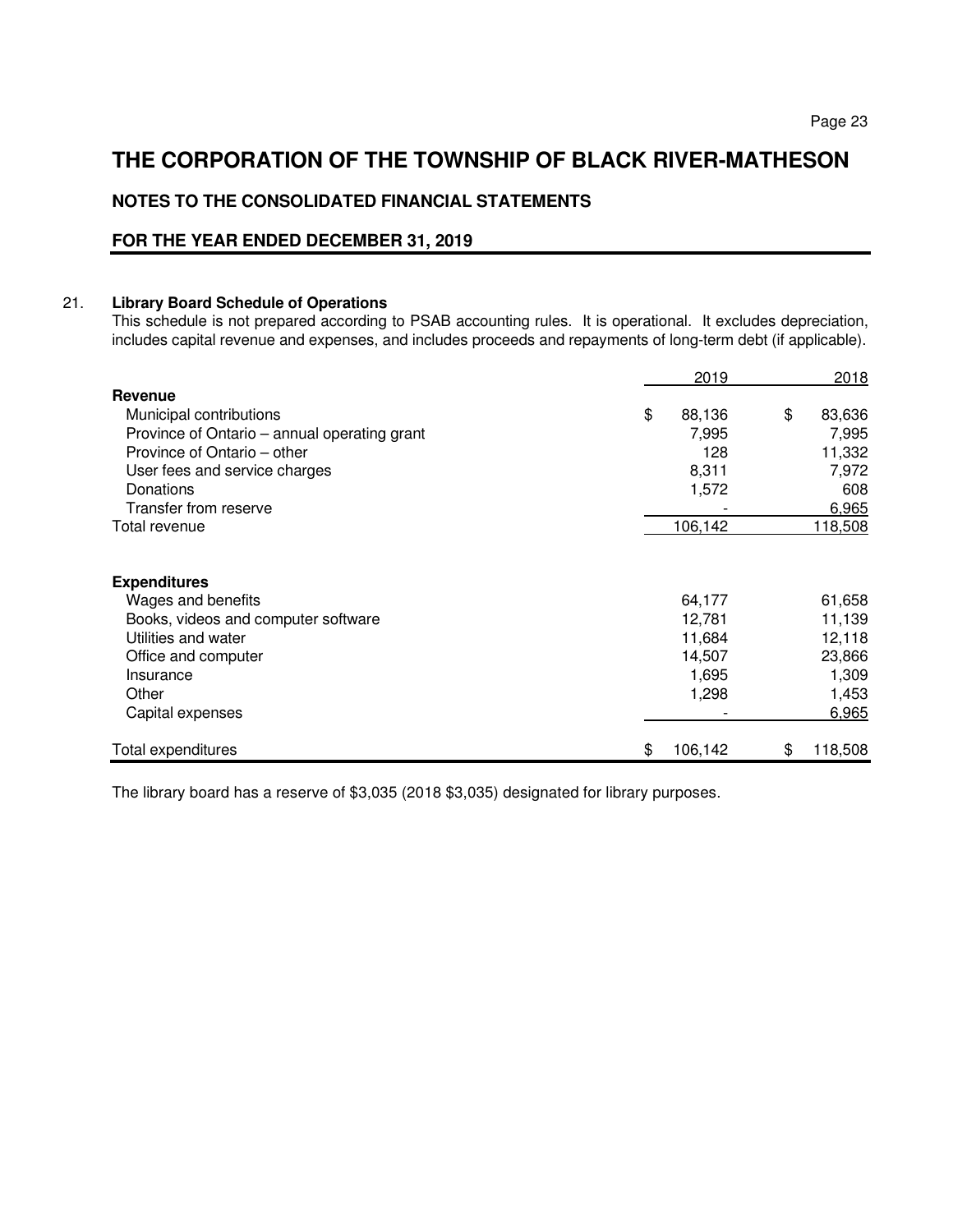# **NOTES TO THE CONSOLIDATED FINANCIAL STATEMENTS**

## **FOR THE YEAR ENDED DECEMBER 31, 2019**

## 22. **Museum Committee Schedule of Operations**

This statement is not prepared according to PSAB. It is operational. It excludes depreciation, includes capital revenue and expenses, and includes proceeds and repayments of long-term debt.

|                                     | 2019         | 2018         |
|-------------------------------------|--------------|--------------|
| Revenue                             |              |              |
| Municipal contributions             | \$<br>27,070 | \$<br>38,339 |
| Admissions, memberships and other   |              | 40           |
| Donations and fundraising           | 4,390        | 4,195        |
| Federal grants – operating          | 1,890        |              |
| Total revenue                       | 33,350       | 42,574       |
| <b>Expenditures</b>                 |              |              |
| Wages and benefits                  | 17,966       | 15,920       |
| Materials and services              | 15,384       | 26,654       |
| Total expenditures                  | 33,350       | 42,574       |
| Transfer from working funds reserve |              | 2,500        |
| Reserve, beginning of year          | 25,575       | 23,075       |
| Reserve, end of year                | 25,575<br>\$ | 25,575<br>\$ |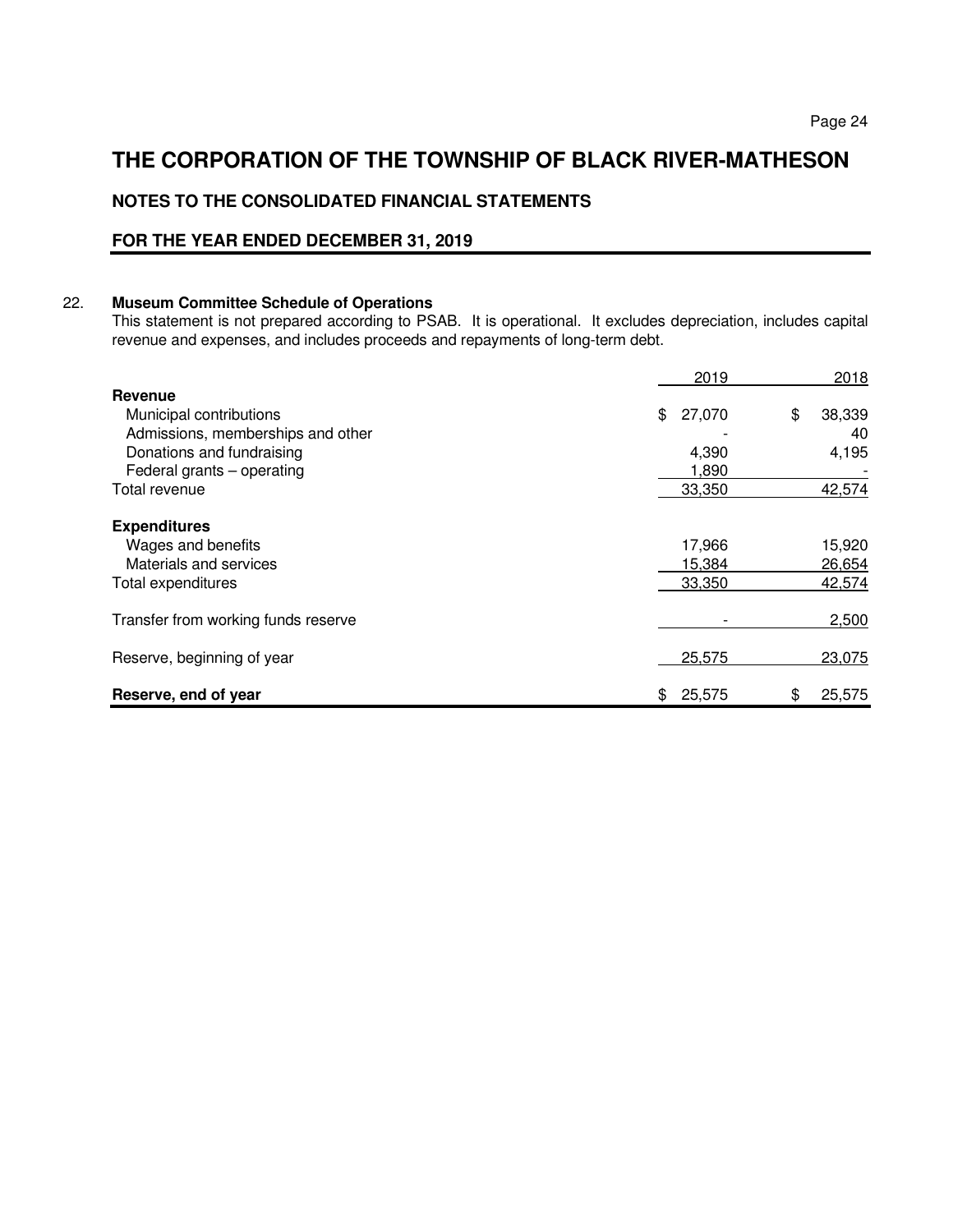Kemp Elliott & Blair

DANIELLE GIRARD, CPA, CA LOUISE LABONTE, MBA, CPA, CA

TERRY L. ELLIOTT, CPA, CA<br>STEVEN M. ACLAND, CPA, CA **CHARTERED PROFESSIONAL ACCOUNTANTS** Page 25 8 ARMSTRONG ST., P.O. BOX 1468 NEW LISKEARD, ON P0J 1P0

TEL. 705-647-8174 FAX 705-647-7644 **EMAIL** admin@kebnl.ca

## **NOTICE TO READER**

To the Members of Council, Inhabitants and Ratepayers of the Corporation of the TOWNSHIP OF BLACK RIVER-MATHESON:

On the basis of information provided by management, we have compiled the statement of financial position of the TRUST FUNDS of the Corporation of the TOWNSHIP OF BLACK RIVER-MATHESON as at December 31, 2019 and the statement of continuity for the year then ended.

We have not performed an audit or a review engagement in respect of these consolidated financial statements and, accordingly, we express no assurance thereon.

Readers are cautioned that these statements may not be appropriate for their purposes.

Kemp Elliott & Blair LLP

Licensed Public Accountants New Liskeard, Ontario<br>December 8, 2020

Kemp Elliott & Blair UP

**Chartered Professional Accountants**